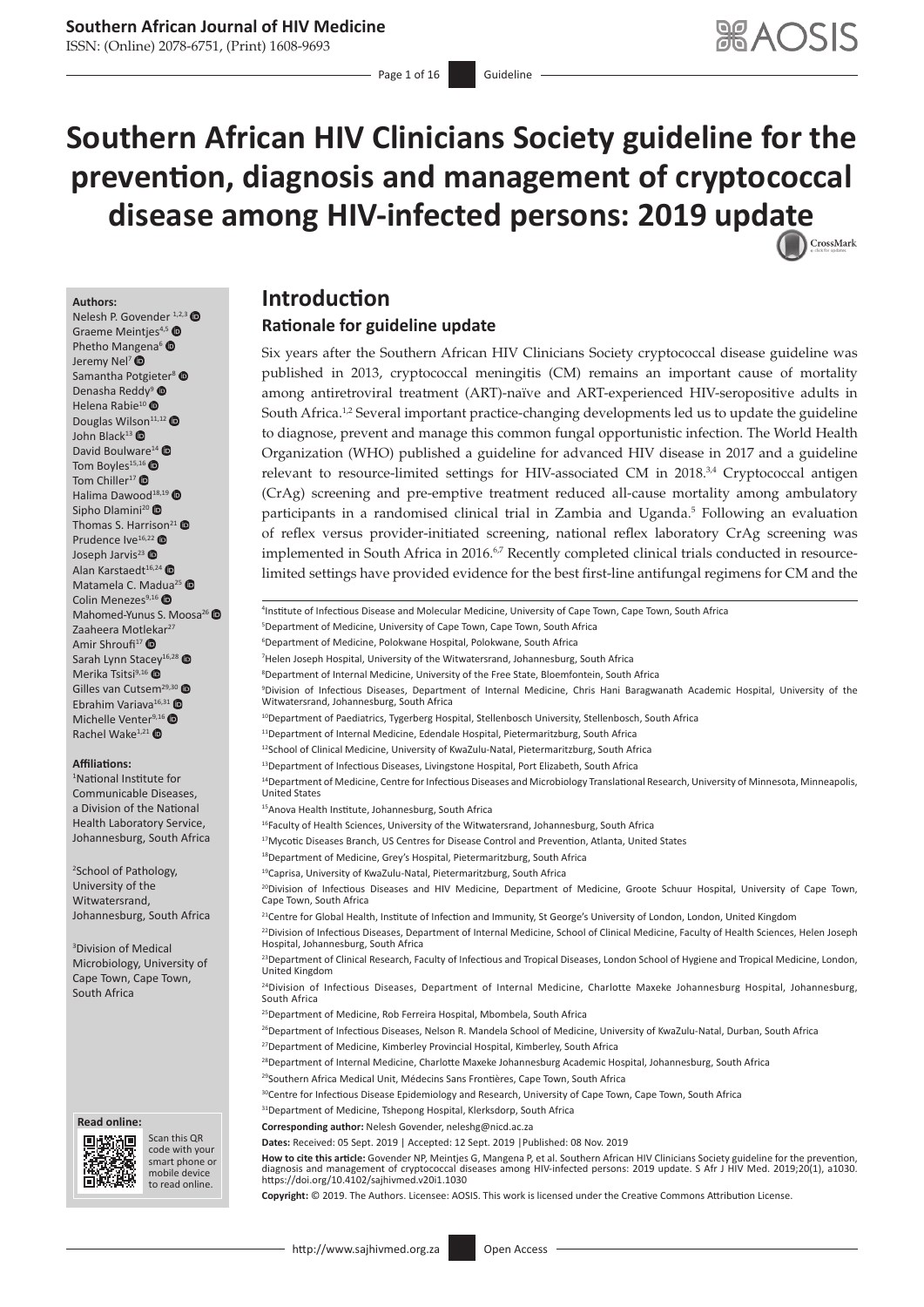<span id="page-1-0"></span>role of corticosteroids in CM.<sup>[8](#page-14-7),[9](#page-14-8)</sup> Finally, international and local advocacy efforts have resulted in increasing, yet still limited, access to flucytosine and a reduced cost of liposomal amphotericin B for the treatment of CM[.10](#page-14-9)

### <span id="page-1-2"></span>**Summary of major changes to the guideline**

- 1. We now recommend CrAg screening for all adults or adolescents with a CD4<sub>.</sub> T-lymphocyte (CD4) count  $<$  200 cells/ $\mu$ L who are initiating ART for the first time, switching after ART failure or re-entering into care after prior disengagement.
- 2. Reflex laboratory CrAg screening is recommended as the preferred approach in South Africa, although alternative approaches may be more suitable for other countries in Southern Africa.
- 3. To diagnose CM, lumbar puncture (LP) is recommended for all patients with a new positive CrAg screening test result.
- 4. The recommended induction regimen for CM is 1 week of amphotericin B deoxycholate (1 mg/kg/day) and flucytosine (100 mg/kg/day in four divided doses), followed by 1 week of fluconazole (1200 mg daily for adults; 12 mg/kg/day for children and adolescents up to a maximum of 800 mg daily).
- 5. We have recommended alternative induction regimens for CM among patients with renal dysfunction, including liposomal amphotericin B-based options.
- 6. A higher dose of fluconazole is now recommended during the 8-week consolidation phase for CM (800 mg daily for adults; 12 mg/kg/day for children and adolescents up to a maximum of 800 mg daily).
- 7. Maintenance treatment for CM is recommended to be continued for at least 12 months and until a single CD4 count is  $> 200$  cells/ $\mu$ L and the HIV viral load is suppressed.
- 8. We have included new recommendations for the prevention, monitoring and management of flucytosine toxicities.
- 9. Although a manometer is the most accurate way to measure raised intracranial pressure, we have suggested alternative options for assessment of elevated pressure when it is unavailable.
- 10. Patients with a positive blood CrAg test result in whom CM is ruled out by LP (a negative cerebrospinal fluid [CSF] CrAg test is the most rapid method to establish this) should be given oral fluconazole alone as induction therapy (adults: 1200 mg for 2 weeks). Antiretroviral treatment may be commenced immediately.
- 11. We recommend immediate referral for LP in all patients with a new positive blood CrAg test who initiated ART within the 4-week period prior to the CrAg test. Among those with a negative CSF CrAg test (i.e. in whom CM is excluded), ART is recommended to be continued and fluconazole pre-emptive therapy should be initiated. Among those with a new diagnosis of CM during the first 4 weeks of ART, the guideline panel thought that there was clinical equipoise in terms of a decision to continue or interrupt ART.

<span id="page-1-1"></span>12. Antifungal susceptibility testing is now recommended if a patient has a single relapse episode of CM and other causes have been excluded.

# **Recommendation 1: Cryptococcal antigen screening and pre-emptive treatment**

# **Background**

<span id="page-1-3"></span>Early diagnosis of HIV infection and early initiation of ART before immunosuppression is the most important strategy to reduce the incidence of CM and CM-associated mortality. In South Africa, patients should initiate ART according to the current national guideline.<sup>1[,11](#page-14-10),[12](#page-14-11)</sup> Screening for subclinical cryptococcal disease has a proven mortality benefit among HIV-seropositive patients with low CD4 counts. In the Reduction of Early Mortality among HIV-infected Subjects sTarting AntiRetroviral Therapy (REMSTART) trial, HIVseropositive outpatients with a CD4 count < 200 cells/µL, who were randomised to receive CrAg screening and community-based ART adherence support, had a 28% reduced all-cause mortality rate compared to those receiving standard of care (intervention: 134/1001 [13%] vs. standard: 180/998 [18%]).<sup>5</sup> While the previous Southern African guideline recommended CrAg screening for patients with  $CD4 < 100$  cells/ $\mu$ L, this approach will fail to detect a substantial proportion of cases that occur in patients with CD4 counts between 100 cells/µL and 200 cells/µL. A meta-analysis estimated that the pooled global prevalence of cryptococcal antigenaemia was 6.5% among those with CD4 count  $< 100$  cells/ $\mu$ L and 2% among those with a CD4 count between 101 cells/µL and 200 cells/µL.<sup>13</sup> A post hoc analysis of REMSTART trial data revealed an important mortality benefit of CrAg screening and preemptive treatment in subgroups of patients with a CD4 count <  $100$  cells/ $\mu$ L and with CD4 count of 101 cells/  $\mu$ L – 200 cells/ $\mu$ L.<sup>4</sup> Thus, we now recommend that 200 cells/ µL should be used as the CD4 threshold below which patients should be screened for cryptococcal disease, where resources permit (Table 1).

<span id="page-1-4"></span>**TABLE 1:** Summary of recommendation 1.

| <b>Scenario</b>                                                                                    | Sub-recommendations                                                                                                                                                                                                                                                                                                                                                                                                                                                      |
|----------------------------------------------------------------------------------------------------|--------------------------------------------------------------------------------------------------------------------------------------------------------------------------------------------------------------------------------------------------------------------------------------------------------------------------------------------------------------------------------------------------------------------------------------------------------------------------|
| HIV-seropositive adults<br>or adolescents ( $\geq 10$ years)<br>with a CD4 count<br>< 200 cells/µL | • Screen for cryptococcal antigenaemia on serum or<br>plasma by reflex laboratory testing (preferred) or<br>clinician-initiated testing<br>• If clinician-initiated testing is performed, screening<br>should be restricted to adults or adolescents without<br>prior cryptococcal disease who are initiating or<br>re-initiating ART<br>• A cryptococcal antigen lateral flow assay is the<br>preferred method for screening (vs. a latex<br>agglutination test format) |
| HIV-seropositive children<br>$(10 years)$                                                          | • There are insufficient data to recommend routine<br>cryptococcal antigen screening in children                                                                                                                                                                                                                                                                                                                                                                         |
| Patients with a new<br><i>positive</i> CrAg test result                                            | • Refer to Figure 1 and Recommendations 1, 3 and 5<br>regarding further investigations, antifungal treatment<br>and timing of ART                                                                                                                                                                                                                                                                                                                                        |
| ART was started before a<br>new CrAg-positive result<br>was received                               | • Immediately refer for LP all patients with a positive<br>blood CrAg who initiated a new ART regimen in the<br>previous 4 weeks                                                                                                                                                                                                                                                                                                                                         |
| Patients with a negative<br>CrAg test result                                                       | • Evaluate for other opportunistic infections including<br>tuberculosis and start ART as soon as possible                                                                                                                                                                                                                                                                                                                                                                |
|                                                                                                    |                                                                                                                                                                                                                                                                                                                                                                                                                                                                          |

ART, antiretroviral treatment; CrAg, cryptococcal antigen; LP, lumbar puncture.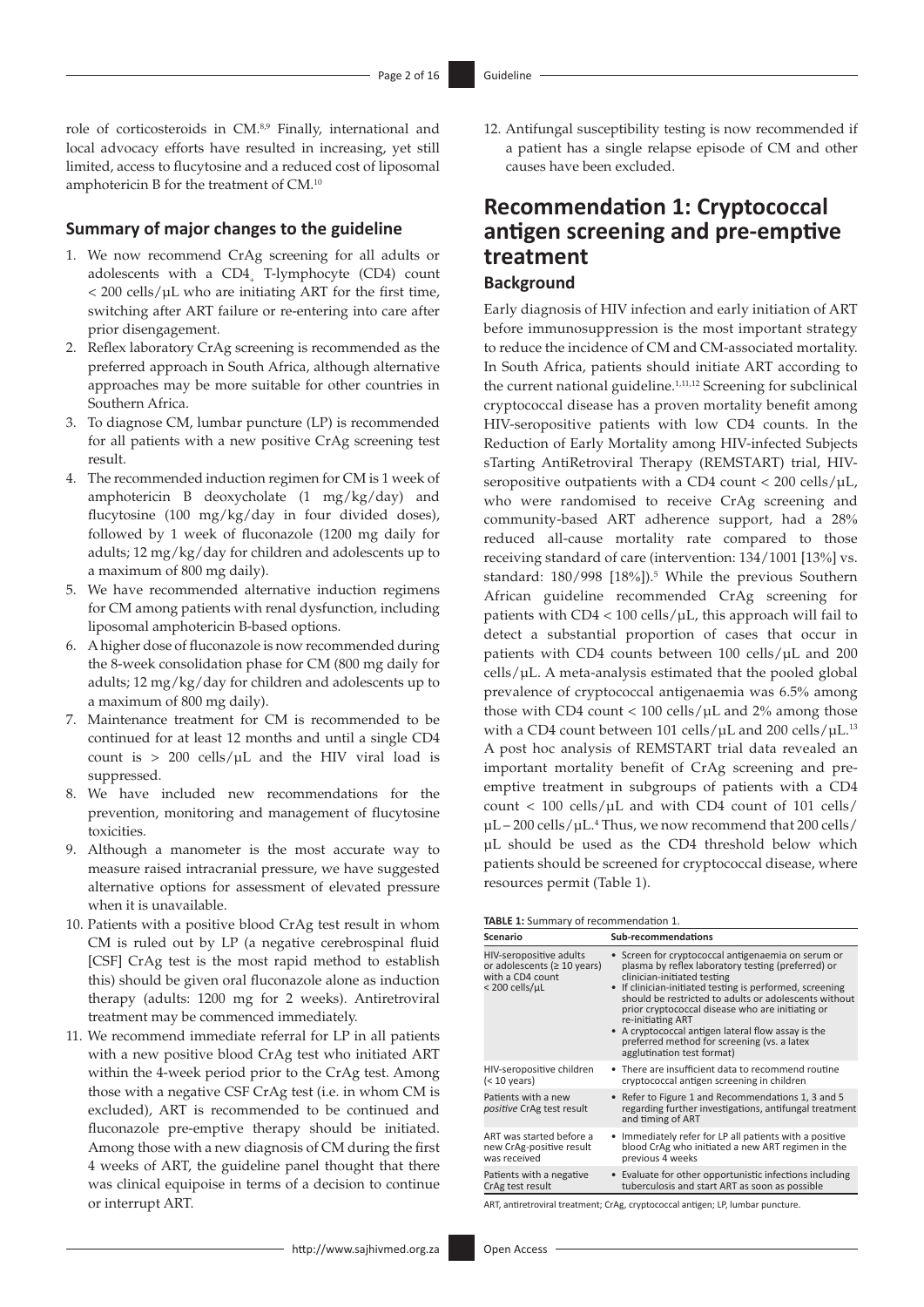# **Detailed recommendations**

### **Who to screen?**

HIV-seropositive adults and adolescents ( $\geq 10$  years) with a CD4 count < 200 cells/µL are recommended to be screened for cryptococcal antigenaemia. If screening is initiated by a clinician (medical practitioner or a nurse trained to initiate ART) and not performed reflexively in the laboratory, the expert panel recommends that screening must be restricted to adults and adolescents initiating ART for the first time, switching after treatment failure or re-initiating ART (after an episode of interruption that was > 3 months) with a CD4 count < 200 cells/µL and no prior CM. Although adults or adolescents with a CD4 count < 200 cells/µL who are virally suppressed on ART may also be at risk of cryptococcal disease,<sup>14</sup> there is insufficient current evidence to routinely recommend screening in this group. There are also insufficient data to recommend routine cryptococcal screening of HIVinfected children (< 10 years) in whom the incidence of CM is much lower[.15](#page-14-14) Even though data for adolescents are limited, the WHO currently recommends screening for adolescents. South African data indicate an increasing incidence of CM from the age of 10 years onwards.<sup>15</sup>

### <span id="page-2-1"></span><span id="page-2-0"></span>**Screening strategies**

<span id="page-2-3"></span><span id="page-2-2"></span>With reflexive laboratory CrAg screening, remnant blood samples (submitted to the laboratory for CD4 testing) are tested automatically for CrAg below a specified CD4 threshold. This approach is superior to clinician-initiated screening (where clinicians specifically request a blood CrAg test) in terms of screening coverage[.16](#page-14-15) A South African modelling study comparing the two strategies and using a CD4 threshold of < 100 cells/µL demonstrated that reflex screening was more cost-effective and saved more lives[.7](#page-14-6) Although the CrAg latex agglutination (LA) test format has been more extensively evaluated for the diagnosis of cryptococcal disease, a rapid CrAg lateral flow assay is simpler to perform on blood samples and more accurate.[17](#page-14-16) The National Health Laboratory Service (NHLS) expanded its reflex laboratory CrAg screening service across South Africa in October 2016.<sup>6</sup> Between October 2016 and March 2019, more than 600 000 persons were screened, with a CrAg+ prevalence of 5.7% (N.P. Govender, pers. comm., 02 September 2019, National Institute for Communicable Diseases). However, the real-world effectiveness of this screenand-treat strategy in terms of impact on mortality has yet to be determined. The laboratory turnaround time is very short for both CD4 count and reflex CrAg screening test results; however, initiation of ART should not be unnecessarily delayed while awaiting CrAg test results in patients with advanced HIV disease who have no clinical features of meningitis.

#### **Management of cryptococcal antigen-positive patients without previous cryptococcal meningitis**

<span id="page-2-4"></span>All patients who screen CrAg-positive for the first time should have an LP performed. The absence of symptoms of meningitis does not exclude CM: approximately one in three patients with asymptomatic cryptococcal antigenaemia has concurrent CM.<sup>[18](#page-14-17)</sup> CrAg-positive patients who are subsequently identified as having CM should be managed as

per Recommendation 3. In the latter group, ART should be commenced 4–6 weeks after the introduction of antifungal therapy. Patients in whom CM is ruled out by LP (a negative CSF CrAg test is the most rapid method to establish this) should be given oral fluconazole alone as induction therapy (adults: 1200 mg for 2 weeks). This is followed by standard consolidation and maintenance treatment regimens as per Recommendation 3. In these blood CrAg-positive/CSF CrAg-negative patients, ART may be commenced immediately, with the caveat that there is no published evidence for this recommendation. [19](#page-14-18) Adolescents and children should receive fluconazole 12 mg/kg/day (to a maximum of 800 mg per day) for 2 weeks followed by standard consolidation and maintenance treatment. The timing of ART initiation should be the same as adults.

<span id="page-2-5"></span>Patients who decline an LP can be stratified according to the presence or absence of meningitis symptoms (Figure 1), although this approach is now recognised to be suboptimal.<sup>[18](#page-14-17)</sup> Patients with headache, nausea, vomiting or other signs of CM should be treated as such (as per Recommendation 3), whereas those without symptoms can be treated with fluconazole alone, as for patients in whom CM has been excluded. However, this approach will result in some cases of asymptomatic or subclinical CM being missed. If a screening blood CrAg titre is available (this is not routinely performed in South Africa's national CrAg screening programme), patients with CrAg titres > 160 may be considered at high risk of CM or cryptococcal disease-related death.<sup>20,[21](#page-14-20)</sup> Such patients should be carefully monitored for CM signs/ symptoms or considered for empirical CM treatment. Community adherence support is recommended for all patients who screen CrAg-positive and are followed up as outpatients, particularly among those who decline an LP.<sup>5</sup>

### <span id="page-2-7"></span><span id="page-2-6"></span>**Management of a positive blood cryptococcal antigen result obtained after antiretroviral treatment initiation**

<span id="page-2-9"></span><span id="page-2-8"></span>Current same-day HIV test-and-treat strategies mean that some patients may start ART before a positive reflex blood CrAg result is received. Given the increased risk of mortality associated with early ART in  $CM<sub>7</sub><sup>22</sup>$  the panel recommends immediate referral for LP and CSF analysis in all patients with a positive blood CrAg test who initiated ART in the 4 weeks prior to the CrAg test. Among patients with a negative CSF CrAg test (i.e. in whom CM is excluded), ART can be continued and fluconazole pre-emptive therapy should be initiated. Among patients on a new ART regimen with a positive CSF CrAg test (i.e. a new diagnosis of CM), data suggest that mortality may be increased if CM is diagnosed in the first 4 weeks of ART, possibly mediated through a mechanism of unmasking immune reconstitution inflammatory syndrome (IRIS).<sup>23</sup> Not all studies have demonstrated this and we do not know if ART interruption would reduce this mortality risk. Potential harms of ART interruption include HIV resistance (more likely with NNRTI-based regimens but less likely with dolutegravirbased regimens) and the risk of HIV disease progression and other opportunistic infections. The panel thought that there was clinical equipoise for the decision whether to continue or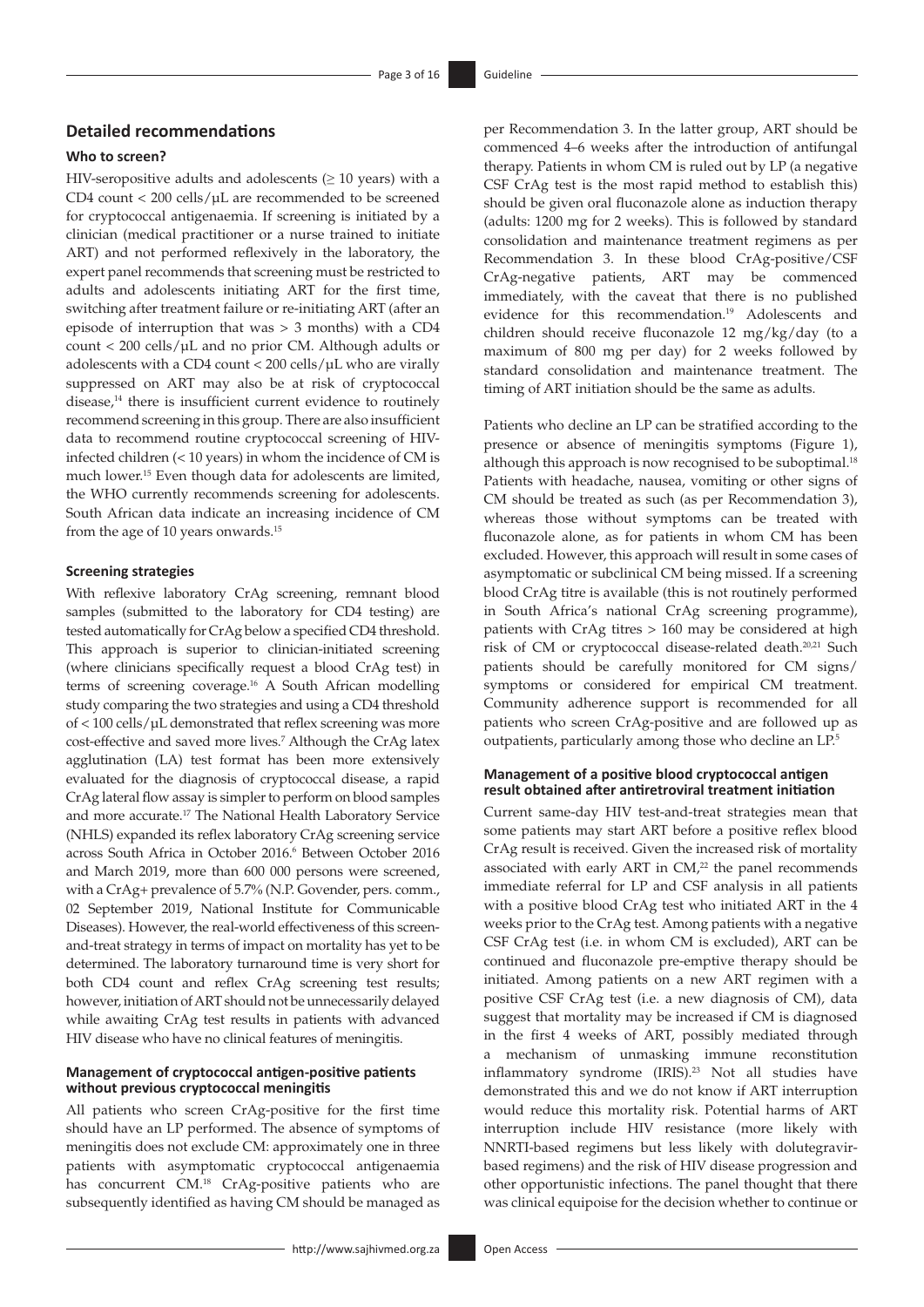Page 4 of 16 Guideline



**FIGURE 1:** Cryptococcal antigen screening and treatment algorithm.

stop ART in this group, and we therefore do not, at this stage, recommend ART interruption. This remains a research question.

#### **Prior cryptococcal meningitis**

Patients with a history of CM do not need to be routinely screened. Cerebrospinal fluid and blood specimens may remain CrAg-positive for months to years after a CM diagnosis and successful treatment of cryptococcal disease and therefore if these tests are positive in the absence of symptoms and signs, this is not an indication of relapse. However, if a patient with prior CM is screened, found to be CrAg-positive and has new symptoms or signs of meningitis, a full evaluation should be undertaken for relapse disease (refer to Recommendations 2 and 7). If the patient does not have new symptoms or signs of meningitis, the clinician should ensure that the patient receives adequate fluconazole maintenance therapy (refer to Recommendation 3).

#### **Pregnancy or breastfeeding mothers**

<span id="page-3-1"></span><span id="page-3-0"></span>Cryptococcal antigen-positive patients who are pregnant should be offered an LP before a decision is made regarding management. If the patient has laboratory evidence of CM, she should be treated for CM with standard treatment.<sup>[24](#page-14-23),[25](#page-14-24)</sup> In a pregnant CrAg-positive patient without laboratoryconfirmed CM or an asymptomatic woman who declines an LP, the patient should be counselled regarding the risks and benefits of fluconazole treatment. Fluconazole has rarely been associated with human teratogenicity when administered in the first trimester, particularly at higher doses ( $\geq 400 \text{ mg/day}$ ). However, patients with a positive blood CrAg test treated with ART and no fluconazole have a substantial risk of progression to meningitis, which has a high mortality. The panel therefore recommends that pregnant women should be counselled that the benefits of fluconazole outweigh the risks in this situation. An option that could be considered in women who are in the first trimester of pregnancy is to treat with fluconazole 200 mg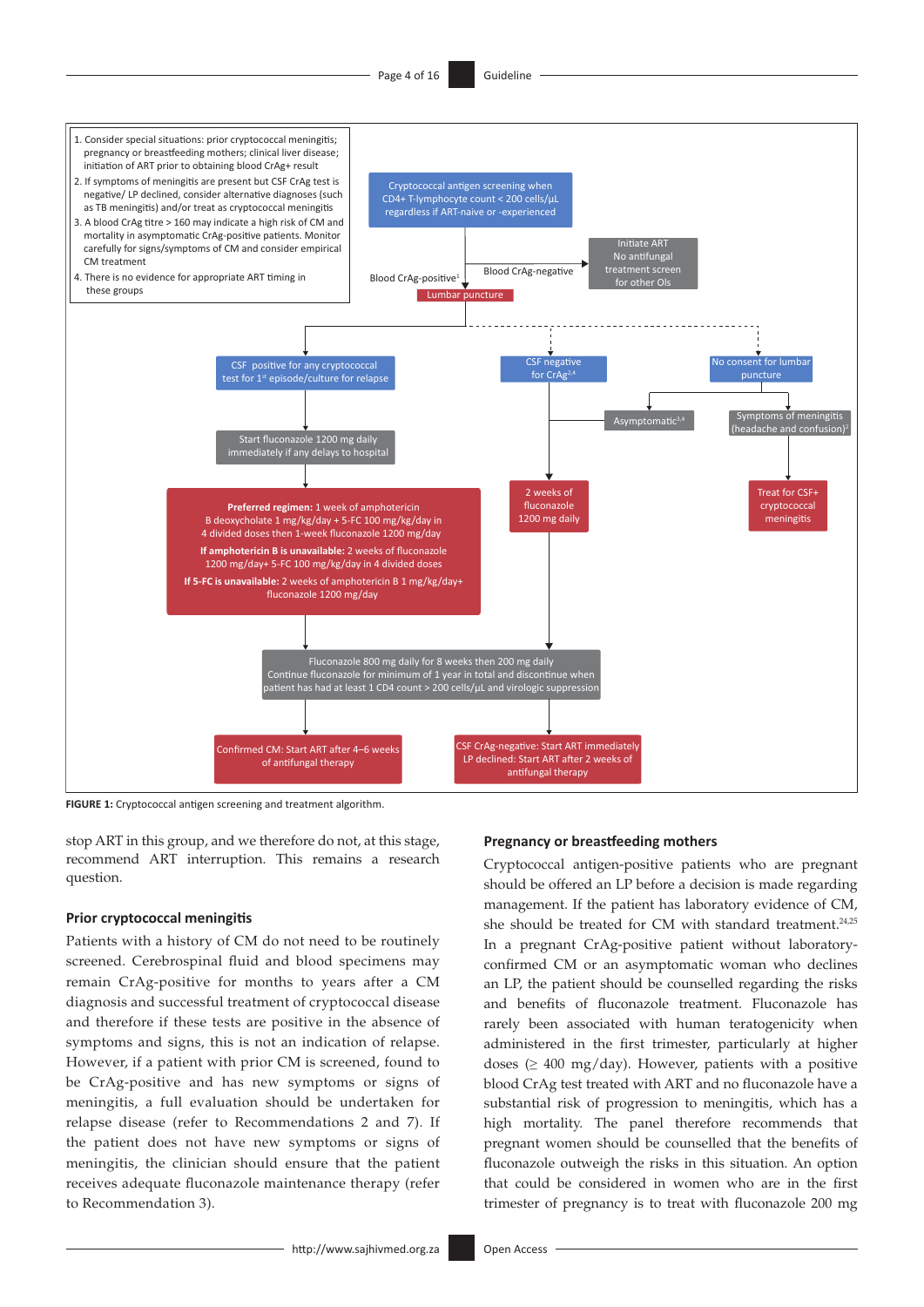present

daily until the second trimester. All women exposed to fluconazole in the first trimester should be referred for a high-resolution ultrasound scan before 20 weeks of gestation to detect congenital abnormalities. For mothers who are breastfeeding, consultation with an experienced medical practitioner is also recommended as fluconazole is present at concentrations similar to maternal plasma concentrations in breast milk and can be transmitted in large amounts through breast milk to the infant.<sup>[26](#page-14-25)</sup>

### <span id="page-4-0"></span>**Clinical liver disease**

<span id="page-4-1"></span>Patients with a history of liver disease or with evidence of clinical liver disease deserve careful monitoring of serum liver enzyme and bilirubin levels (with specialist referral if there is a rising trend, or if jaundice develops) because fluconazole may cause liver injury.<sup>27</sup> Consultation with a medical practitioner experienced in the care of HIV-seropositive patients is recommended.

# **Recommendation 2: Laboratory diagnosis and monitoring Background**

<span id="page-4-2"></span>*Cryptococcus neoformans* is the most commonly detected pathogen causing meningitis in South Africa.<sup>[28](#page-15-1)</sup> All HIV-seropositive adults and adolescents with clinically suspected meningitis or a positive blood CrAg test should be investigated for CM. HIV-seropositive children aged < 5 years are considered to have advanced HIV and, if symptomatic, should also be investigated for CM.[3](#page-14-2) Patients with CM usually seek care with symptoms and signs related to inflamed meninges (including neck stiffness), raised intracranial pressure (including headache, confusion, altered level of consciousness, sixth cranial nerve palsies with diplopia and visual impairment and papilloedema) and encephalitis (including memory loss and new-onset psychiatric symptoms)[.29](#page-15-2) Cutaneous lesions and pulmonary involvement (including cavitation, nodular infiltrates and consolidation) may also occur. Symptomatic relapses are common and are most often because of inadequate or premature cessation of maintenance fluconazole treatment.<sup>30</sup> The incidence of CM is much lower among children<sup>15</sup>; children with CM may present with an acute onset of illness and focal neurological signs may be less common (Table 2).

# <span id="page-4-4"></span><span id="page-4-3"></span>**Detailed recommendations**

#### **Diagnosis of a first episode of cryptococcal meningitis**

<span id="page-4-5"></span>An LP is required to confirm the diagnosis and establish the aetiology of suspected meningitis. Lumbar puncture may also alleviate symptoms that are a direct result of raised intracranial pressure. For a suspected first episode of CM, CSF should be submitted to the laboratory for a CrAg test and fungal culture. India ink test is not recommended as the only rapid test because of its lower sensitivity (78% compared to CSF CrAg test).<sup>31</sup> If a CSF India ink test is

|  | TABLE 2: Summary of recommendation 2. |
|--|---------------------------------------|
|  |                                       |

| Scenario                                                                                                  | Sub-recommendations                                                                                                                                                                                                                                                                                                                                                                                                                                                                                                                                                                                                                                                                                                                                                                                                                                        |
|-----------------------------------------------------------------------------------------------------------|------------------------------------------------------------------------------------------------------------------------------------------------------------------------------------------------------------------------------------------------------------------------------------------------------------------------------------------------------------------------------------------------------------------------------------------------------------------------------------------------------------------------------------------------------------------------------------------------------------------------------------------------------------------------------------------------------------------------------------------------------------------------------------------------------------------------------------------------------------|
| Diagnosis of first<br>episode of<br>suspected CM                                                          | • All HIV-seropositive adults and adolescents with<br>clinically suspected meningitis or a positive blood<br>CrAg test should be investigated for CM. HIV-<br>seropositive children aged < 5 years are considered<br>to have advanced HIV and, if symptomatic, should<br>also be investigated for CM.<br>• An LP should be performed to obtain CSF which<br>should be submitted to a laboratory for a CrAg test<br>and fungal culture.<br>• If laboratory facilities are unavailable, a CrAg<br>lateral flow assay may be performed at the bedside<br>on CSF.<br>• If opening pressure was not measured at the time of<br>diagnostic LP, an LP should be repeated to measure<br>the pressure once a diagnosis of CM is confirmed -<br>refer to Recommendation 6.<br>• We do not recommend baseline CSF CrAg titre or<br>antifungal susceptibility testing. |
| Diagnosis of CM if LP<br>is not immediately<br>available or if focal<br>neurological signs are<br>present | Serum/plasma/finger prick whole blood may be<br>tested for CrAg to determine if the patient has<br>disseminated cryptococcal disease.<br>• Patients with a positive blood CrAg test and<br>symptoms/signs of meningitis should be empirically<br>started on antifungal treatment (Figure 1,<br>Recommendation 3) and referred to a centre where<br>LP can be performed. A CT brain scan should be<br>obtained if there are neurological contraindications<br>to immediate LP.                                                                                                                                                                                                                                                                                                                                                                              |
| Diagnosis of<br>subsequent episode<br>of suspected CM                                                     | • The patient should be assessed clinically for signs<br>and symptoms of meningitis.<br>• An LP should be performed to obtain CSF which<br>should be submitted to a laboratory for prolonged<br>fungal culture (minimum 14 days) (Note - India ink<br>and CrAg tests are not useful for the diagnosis of<br>subsequent episodes of cryptococcal meningitis as<br>they can stay positive for a prolonged period despite<br>successful treatment).<br>• Opening pressure should be measured.<br>• Antifungal susceptibility testing should be considered<br>if the CSF fungal culture is positive and other causes<br>for symptomatic relapse are excluded.                                                                                                                                                                                                  |
| Monitoring response<br>to antifungal<br>treatment                                                         | • Resolution of symptoms and signs can be used to<br>monitor response to treatment.<br>Unless there is a specific indication (e.g. persistent<br>symptoms or signs suggesting ongoing or late-onset<br>raised intracranial pressure), LP should not be<br>routinely performed after 7-14 days of antifungal<br>treatment to document conversion of CSF from<br>culture-positive to culture-negative. <sup>†</sup><br>• CSF and serum/plasma CrAg titres should not be<br>monitored.                                                                                                                                                                                                                                                                                                                                                                        |
| Suspected antifungal-<br>resistant isolate                                                                | • Consider antifungal susceptibility testing if a patient<br>has a relapse episode and the causes listed in<br>Table 10 have been excluded (Recommendation 7).<br>Fluconazole MICs should be determined at an<br>academic/reference laboratory and interpreted by an<br>experienced clinical microbiologist in conjunction<br>with clinical findings.                                                                                                                                                                                                                                                                                                                                                                                                                                                                                                      |
| Screening for<br>cryptococcal<br>antigenaemia                                                             | • Refer to Recommendation 1.                                                                                                                                                                                                                                                                                                                                                                                                                                                                                                                                                                                                                                                                                                                                                                                                                               |

CM, cryptococcal meningitis; LP, lumbar puncture; CSF, cerebrospinal fluid; CrAg, cryptococcal antigen; LFA, lateral flow assay; MIC, minimum inhibitory concentration; CT,

computed tomography. †, If symptoms re-appear or persist during induction treatment, LP should be repeated to re-measure the opening pressure, which may increase despite successful CSF sterilisation – refer to Recommendation 6.

<span id="page-4-7"></span><span id="page-4-6"></span>performed and found negative, the laboratory should either perform a CSF CrAg test or refer the specimen for this test. A CrAg LFA is the preferred format of testing; there are now several kits on the market although the innovator product (IMMY, Norman, OK) has been most widely studied in pre-clinical and clinical evaluations,<sup>5[,17,](#page-14-16)[32](#page-15-5)</sup> and the accuracy of other assays is still unclear. *Cryptococcus neoformans* can be cultured from CSF within 72 h among patients with a first episode of CM. *Cryptococcus gattii* is occasionally confirmed on culture (2% of all cases in South Africa) and these infections should be managed as for *C. neoformans* among HIV-seropositive patients.<sup>33</sup> There is no need to routinely order a baseline CSF CrAg titre because most patients are diagnosed when the CSF fungal burden is already high and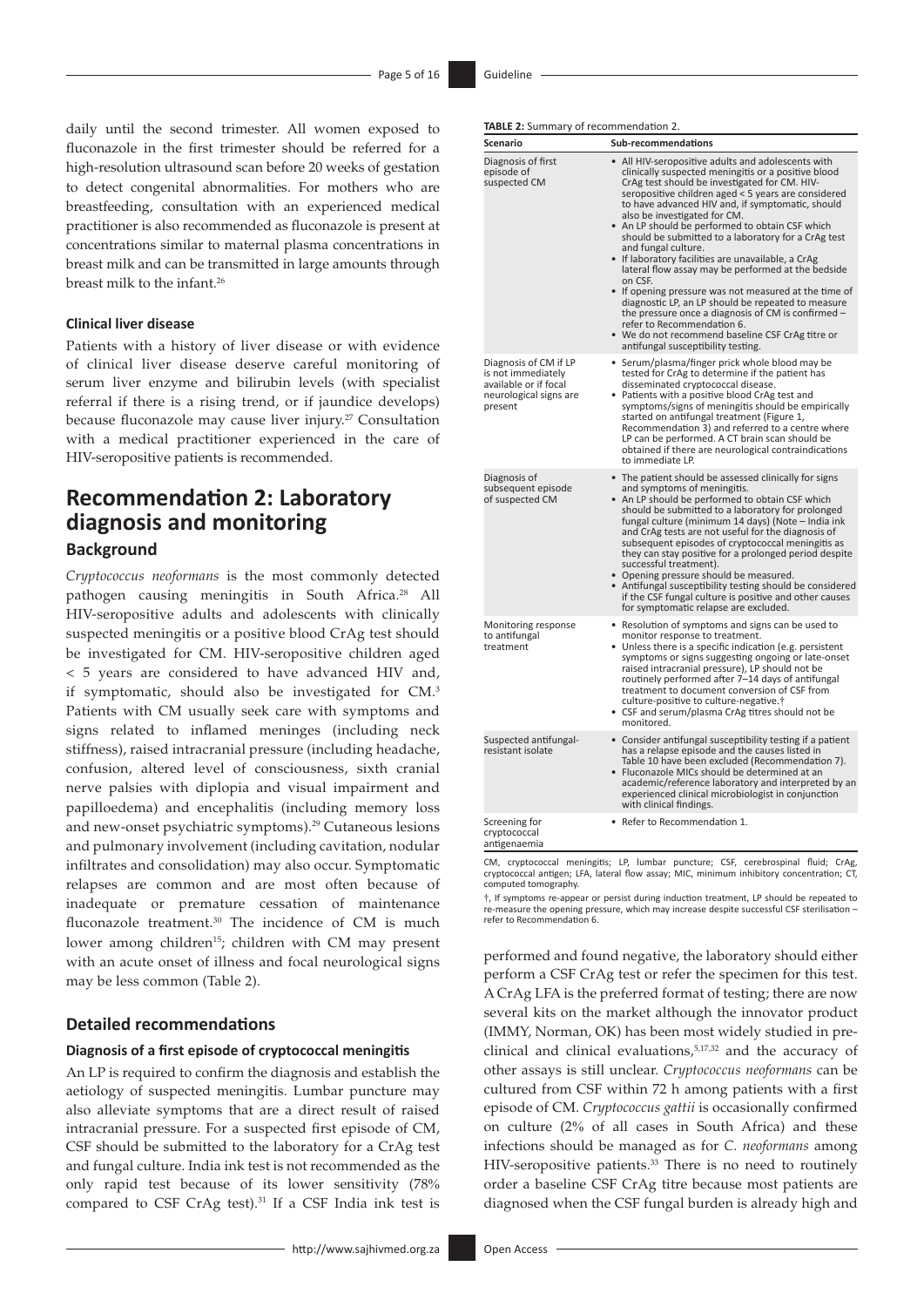<span id="page-5-1"></span><span id="page-5-0"></span>the antifungal regimens for a first episode are standardised and not influenced by the CrAg titre (refer to Recommendation 3). A point-of-care CrAg LFA may be performed on CSF at the bedside if laboratory facilities are not immediately available.<sup>[34](#page-15-7)</sup> Antifungal susceptibility testing should not be routinely requested for a first episode because the vast majority of antifungal minimum inhibitory concentrations (MICs) are low at first diagnosis and, even if elevated, the relevance is difficult to interpret in this setting[.35](#page-15-8) If opening pressure was not measured at the time of diagnostic LP, an LP should be repeated to measure the pressure once a diagnosis of CM is confirmed (refer to Recommendation 6). Cerebrospinal fluid obtained from therapeutic LPs during the course of a hospital admission should not be routinely submitted for laboratory analysis because this is a waste of resources and does not impact on treatment management.

#### **Diagnosis of cryptococcal meningitis if focal neurological signs are present or if lumbar puncture is not immediately available**

Focal neurological signs are relatively uncommon in CM, except for a sixth cranial nerve palsy. Where focal neurological signs are present, a computed tomography (CT) brain scan should be performed before LP to exclude the presence of space-occupying lesions. If a CT brain scan cannot be performed immediately in the case of focal neurological signs or if an LP is not immediately available to make a diagnosis of meningitis, serum/plasma/whole blood may be tested for CrAg to determine if the patient has disseminated cryptococcal disease. Patients with a positive blood CrAg test *and* symptoms and signs of meningitis are very likely to have CM and should be started empirically on antifungal treatment (refer to Recommendation 3). Patients without focal neurological signs should then be referred to a centre where LP can be performed, while patients with focal neurological signs need to have a CT brain scan performed first followed by an LP (if this is not contraindicated by CT brain findings). Although the expert panel is aware that it may be difficult to access a CT brain scan in rural settings, the panel recommends that there should be urgent referral for a CT scan before LP in blood CrAg-positive patients with focal neurologic signs, whenever possible.

#### **Diagnosis of a subsequent episode of cryptococcal meningitis**

<span id="page-5-6"></span>A careful history should be taken including dates of previous episodes of CM and the patient should be assessed clinically for signs and symptoms of meningitis. An LP is indicated if the patient has signs and symptoms of meningitis. Cerebrospinal fluid should be submitted for fungal culture, with plates incubated for at least 14 days to detect slow fungal growth. Rapid tests are not useful for the diagnosis of subsequent episodes because both CSF India ink and CSF/ blood CrAg tests may remain positive for months to years even if treatment has been successful. Antifungal susceptibility testing may be considered for a first relapse episode (see below and refer to Recommendation 7).

#### **Monitoring response to treatment**

Resolution of symptoms and signs should be used to monitor the response to treatment. An LP should not be routinely performed after 7 (or 14) days of induction antifungal treatment to document conversion of CSF from culturepositive to culture-negative because the expert panel advises routinely changing from induction to consolidation phase treatment at 14 days. Given that a fungal culture result may take up to 14 days to become available, the culture result will not affect the timing of this change. If symptoms persist or recur during induction or at day 7 or 14, an LP should be repeated to re-measure the opening pressure, which may increase despite successful CSF sterilisation. There is no evidence to support extending the duration of induction treatment. The patient should be investigated for other causes of a poor clinical response, the most common being raised intracranial pressure. Patients with raised intracranial pressure should be managed according to Recommendation6. Daily therapeutic lumbar puncture, and a CT brain scan if possible, is advised. If the cause of a poor clinical response cannot be found, consider referral to a secondary or tertiary centre for review unless the patient's prognosis is already deemed to be very poor. Cerebrospinal fluid CrAg tests may remain positive for months to years and CrAg titres are not recommended to be routinely measured to monitor the response to treatment. Blood CrAg titres are also not useful to monitor the response to treatment for both CM and asymptomatic antigenaemia.[36,](#page-15-9)[37](#page-15-10)

#### <span id="page-5-3"></span><span id="page-5-2"></span>**Suspected antifungal-resistant isolates**

<span id="page-5-5"></span><span id="page-5-4"></span>Antifungal susceptibility testing should be considered if the patient has a relapse episode and the causes listed in Table 10 have been excluded. Isolates with elevated fluconazole MICs have been described from relapse episodes – especially where fluconazole monotherapy is initially given – and are unusual if amphotericin B-based induction treatment was administered during the first episode.[35](#page-15-8),[38](#page-15-11) Because there are no established clinical breakpoints for *C. neoformans* and fluconazole, it is useful to test isolates from the initial and subsequent episodes in parallel in an academic or reference laboratory and document a fourfold (double dilution) change in MIC that may suggest resistance.[25](#page-14-24) This requires that the initial isolate is stored, which may not always be possible at a diagnostic laboratory. Minimum inhibitory concentrations should be interpreted by an experienced clinical microbiologist in conjunction with the clinical history. In the absence of paired isolates, epidemiologic cut-off values can be applied to distinguish wild-type and mutant strains[.39](#page-15-12) Refer to Recommendation 7 for the management of patients with fluconazole-resistant isolates. Nonsusceptibility to amphotericin B is very unusual and susceptibility testing for this antifungal agent should not be performed. Flucytosine resistance develops with monotherapy; hence, combination treatment is always recommended.[40](#page-15-13) Baseline flucytosine MIC testing is not routinely recommended at present.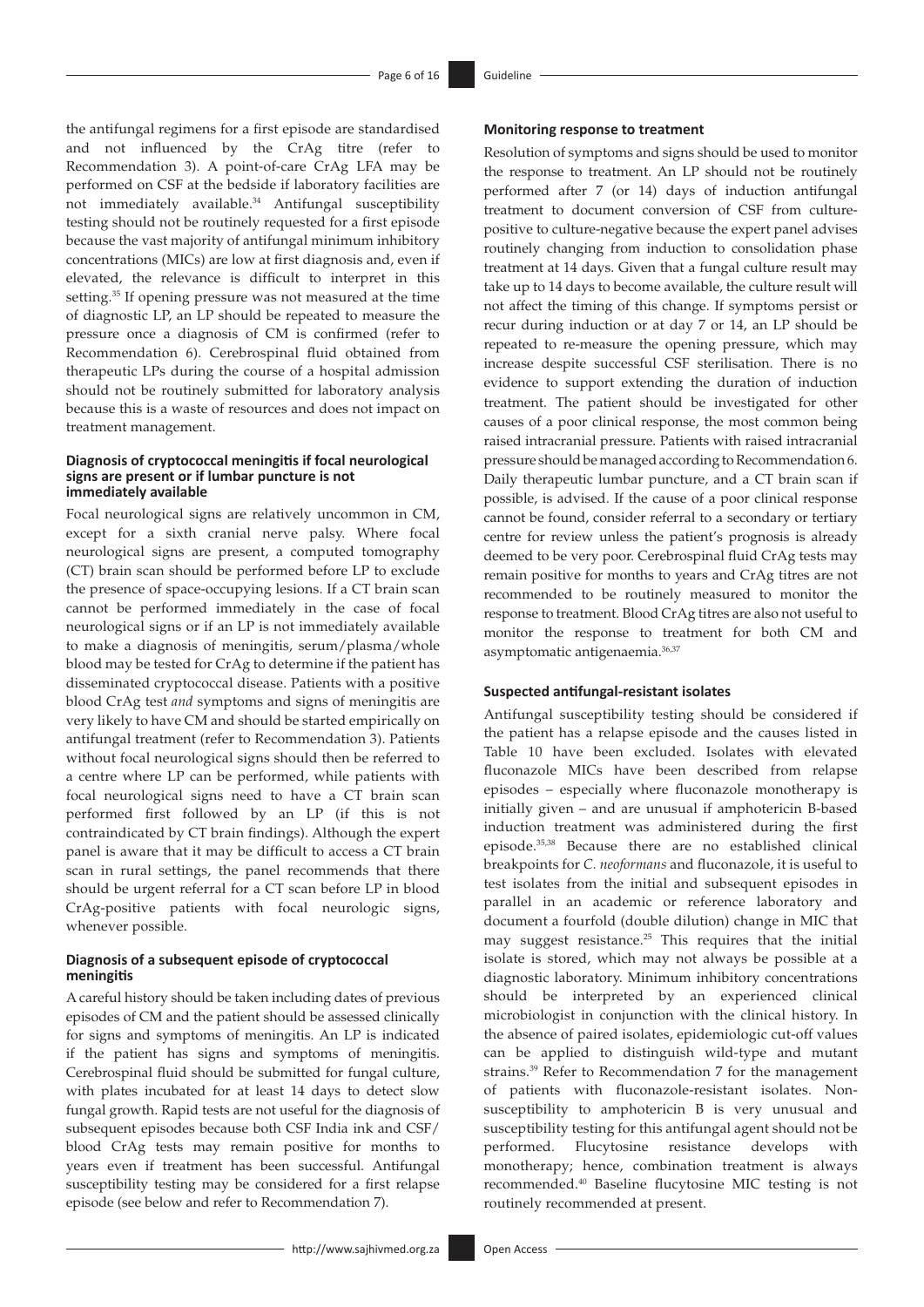# **Recommendation 3: Management of a first episode of cryptococcal meningitis**

# **Detailed recommendations**

The antifungal treatment of HIV-associated CM is divided into three phases: induction, consolidation and maintenance (Table 3).

#### **Induction phase (2 weeks)**

The WHO recommends that the first choice for induction phase treatment is amphotericin B 1 mg/kg/day and flucytosine 100 mg/kg/day divided into four doses per day[.4](#page-14-3) Flucytosine is not currently registered in South Africa or any other African country[.10,](#page-14-9)[41](#page-15-14) A flucytosine product manufactured in Poland was acquired by Mylan in 2016. Despite previously lapsed registration in South Africa and approval by the WHO Pre-Qualification Program, the South African Health Products Regulatory Authority (SAHPRA) requires a full dossier to be submitted. The panel and the Southern African HIV Clinicians Society support advocacy

**TABLE 3:** Summary of recommendation 3.

| Phase         | Duration                                                                                                               | <b>Treatment</b>                                                                                                                                                                                                                                                                                                                                                                                                                                                                                                                                                                                                                                                                                                                                                                                                                                                                                                                                                                                                                                                                             |
|---------------|------------------------------------------------------------------------------------------------------------------------|----------------------------------------------------------------------------------------------------------------------------------------------------------------------------------------------------------------------------------------------------------------------------------------------------------------------------------------------------------------------------------------------------------------------------------------------------------------------------------------------------------------------------------------------------------------------------------------------------------------------------------------------------------------------------------------------------------------------------------------------------------------------------------------------------------------------------------------------------------------------------------------------------------------------------------------------------------------------------------------------------------------------------------------------------------------------------------------------|
| Induction     | 2 weeks                                                                                                                | Preferred regimen: 1 week of<br>amphotericin B deoxycholate<br>(1 mg/kg/day) and flucytosine<br>(100 mg/kg/day divided into four<br>doses per day), followed by 1 week<br>of fluconazole (1200 mg daily for<br>adults; 12 mg/kg/day for children<br>and adolescents up to a maximum<br>of 800 mg daily)<br>Alternative options<br>• 2 weeks of fluconazole (1200 mg<br>daily for adults; 12 mg/kg/day for<br>children and adolescents) and<br>flucytosine (100 mg/kg/day divided<br>into four doses per day)<br>• Preferred option if flucytosine is<br>unavailable: 2 weeks of amphotericin<br>B deoxycholate (1 mg/kg/day) and<br>fluconazole (1200 mg daily for<br>adults, 12 mg/kg/day for children<br>and adolescents)<br>• If liposomal amphotericin B is<br>available for patients with renal<br>dysfunction: 1 week of liposomal<br>amphotericin B $(3 \text{ mg/kg/day} -$<br>4 mg/kg/day) and flucytosine<br>(100 mg/kg/day divided into four<br>doses per day), followed by 1 week<br>of fluconazole (both fluconazole<br>and flucytosine doses adjusted<br>for renal impairment) |
| Consolidation | 8 weeks                                                                                                                | Fluconazole (800 mg daily for adults;<br>12 mg/kg/day for children and<br>adolescents up to a maximum of<br>800 mg daily)                                                                                                                                                                                                                                                                                                                                                                                                                                                                                                                                                                                                                                                                                                                                                                                                                                                                                                                                                                    |
| Maintenance   | Continue for at least 12<br>months until a single CD4<br>count > 200 cells/ $\mu$ L and a<br>suppressed HIV viral load | Fluconazole (200 mg daily for adults;<br>6 mg/kg/day for children and<br>adolescents up to a maximum of<br>200 mg daily)                                                                                                                                                                                                                                                                                                                                                                                                                                                                                                                                                                                                                                                                                                                                                                                                                                                                                                                                                                     |

<span id="page-6-1"></span><span id="page-6-0"></span>efforts to provide greater access to flucytosine through fasttrack SAHPRA registration and development of additional generic products, particularly in light of the findings of the recently published Advancing Cryptococcal Treatment in Africa (ACTA) trial[.8](#page-14-7)[,10,](#page-14-9)[41](#page-15-14),[42](#page-15-15) This trial demonstrated a substantial mortality reduction among participants randomised to flucytosine-based combination therapies (Table 4). Overall, the best-performing treatment arm in the ACTA trial was the 1-week combination of amphotericin B deoxycholate and flucytosine, followed by high-dose oral fluconazole in the second week. This regimen was also associated with fewer adverse effects, specifically a reduction in amphotericin B deoxycholate-related nephrotoxicity and anaemia, and lower costs. This is the preferred regimen recommended by the panel. Both the alloral fluconazole/flucytosine regimen and 1-week amphotericin B deoxycholate/flucytosine regimen were non-inferior to the previous gold standard (i.e. 2 weeks of amphotericin B and flucytosine) in terms of 2-week mortality. The all-oral regimen is useful in cases where a delay in administration of amphotericin B deoxycholate is expected or its use is contraindicated. The panel now also recommends a higher induction dose of fluconazole (1200 mg daily) based on doses used in the ACTA trial. There is no evidence from fluconazole monotherapy trials to suggest an increased toxicity at this higher dose[.43,](#page-15-16)[44](#page-15-17) If flucytosine is unavailable, the preferred treatment option is 2 weeks of amphotericin B and fluconazole (not 1 week of amphotericin B and fluconazole) because the 2-week regimen was associated with lower 2- and 10-week mortality rates than 1 week of this drug combination in the ACTA trial (Table 4). In settings with access to liposomal amphotericin B, this antifungal may be used instead of the deoxycholate formulation, especially among patients with renal impairment. Although there is no evidence of improved efficacy compared to amphotericin B deoxycholate, liposomal amphotericin B is associated with fewer adverse effects and may be available at a reduced cost for CM in some countries[.45,](#page-15-18)[46](#page-15-19) In countries where amphotericin B is unavailable, the panel advises clinicians to follow the WHO guideline with respect to high-dose fluconazole options.<sup>4</sup> In South Africa, all patients with CM should be treated with an amphotericin B-based induction regimen unless there is a specific contraindication to this.

# <span id="page-6-5"></span><span id="page-6-4"></span><span id="page-6-3"></span><span id="page-6-2"></span>**Consolidation phase (further 8 weeks)**

The panel recommends a fluconazole dose of 800 mg daily for 8 weeks. This recommendation is based on expert opinion.

|     | TABLE 4: Unadjusted 2- and 10-week mortality outcomes for the five combination treatment regimens in the Advancing Cryptococcal Treatment in Africa trial. |  |
|-----|------------------------------------------------------------------------------------------------------------------------------------------------------------|--|
| - - |                                                                                                                                                            |  |

| Regimen                                                 | 2-week mortality |               |               | 10-week mortality |               |               |
|---------------------------------------------------------|------------------|---------------|---------------|-------------------|---------------|---------------|
|                                                         | n/N              | $\frac{0}{0}$ | $95\%$ CI     | n/N               | $\frac{0}{0}$ | 95% CI        |
| One-week amphotericin B and flucytosine (short course)  | 13/113           | 11.6          | $5.7 - 17.5$  | 27/113            | 24.2          | $16.2 - 32.1$ |
| Two-week fluconazole and flucytosine (all-oral regimen) | 41/225           | 18.2          | $13.2 - 23.3$ | 79/225            | 35.1          | $28.9 - 41.3$ |
| Two-week amphotericin B and flucytosine                 | 24/115           | 20.9          | $13.4 - 28.3$ | 44/115            | 38.3          | $29.4 - 47.2$ |
| Two-week amphotericin B and fluconazole                 | 25/114           | 21.9          | $14.3 - 29.5$ | 47/114            | 41.3          | $32.3 - 50.4$ |
| One-week amphotericin B and fluconazole                 | 36/111           | 32.4          | $23.7 - 41.1$ | 54/111            | 48.6          | $39.4 - 57.9$ |

CI, confidence interval; *n*/*N*, number of deaths divided by number of participants in that trial arm.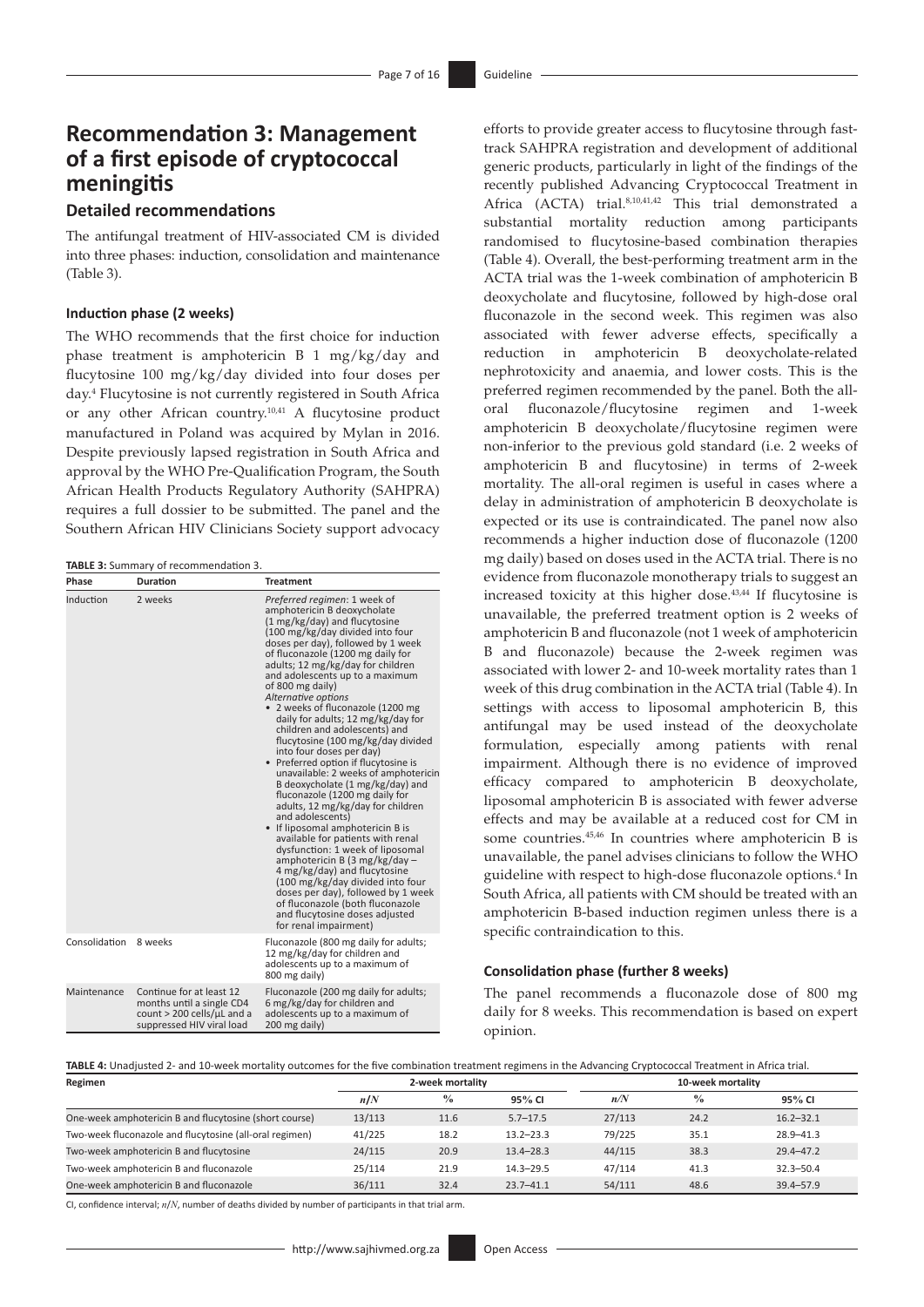#### **Maintenance phase (secondary prophylaxis)**

The panel recommends fluconazole 200 mg daily for at least 10 more months (i.e. to complete a total of 12 months of antifungal treatment). Maintenance fluconazole should only be stopped when the CD4 count is documented to be  $> 200$  cells/ $\mu$ L (on one occasion is sufficient) and the most recent HIV viral load is suppressed.

#### **Adolescents and children**

During the induction phase, amphotericin B should be prescribed at a daily dose of 1 mg/kg/day and flucytosine as a (divided) daily dose of 100 mg/kg/day (Table 5). Fluconazole doses should also be calculated by body weight: induction phase: 12 mg/kg/day (up to 800 mg daily); consolidation phase: 6 mg/kg/day – 12 mg/kg/day (up to 800 mg daily); and maintenance phase: 6 mg/kg/day (up to 200 mg daily).

#### **Renal impairment (creatinine clearance < 50 mL/min)**

If there is renal impairment at the time of diagnosis of CM with a calculated creatinine clearance of 30 mL/min – 50 mL/ min, the recommended induction regimens are the following:

- If liposomal amphotericin B is available, switch to 1 week of liposomal amphotericin B (3 mg/kg/day – 4 mg/kg/ day) and flucytosine, followed by 1 week of fluconazole (both fluconazole and flucytosine dose adjusted according to creatinine clearance) (Table 6).
- One week of amphotericin B deoxycholate (1 mg/kg/day) and flucytosine (dose adjusted according to creatinine clearance), followed by 1 week of fluconazole (dose adjusted according to creatinine clearance) (Table 6).

**TABLE 5:** Flucytosine dosing in children and adults with normal renal function.

If there is renal impairment at baseline with a creatinine clearance of < 30 mL/min or a deterioration in renal function, the recommended induction regimens are the following:

- If liposomal amphotericin B is available, 1 week of liposomal amphotericin B (3 mg/kg/day – 4 mg/kg/day) and flucytosine, followed by 1 week of fluconazole (both fluconazole and flucytosine dose adjusted according to creatinine clearance).
- Two weeks of fluconazole (dose adjusted according to creatinine clearance) and flucytosine (dose adjusted according to creatinine clearance).
- If neither flucytosine nor liposomal amphotericin B is available, administer a single dose of amphotericin B deoxycholate (0.7 mg/kg) and daily fluconazole (dose adjusted according to creatinine clearance) and monitor creatinine clearance daily. Administer amphotericin B deoxycholate (0.7 mg/kg) on alternate days if the creatinine clearance remains static and give as many doses as possible over the 2-week induction period.

#### **Important practice point**

Clinicians should be very clear when prescribing liposomal amphotericin B versus amphotericin B deoxycholate. The daily doses are different.

Intravenous fluids should be administered to all patients. Tenofovir and amphotericin B deoxycholate can be used together provided the patient's renal function is normal and serum creatinine does not double on treatment. Among patients with renal impairment, ART regimens containing tenofovir should be adjusted, switching to an alternative antiretroviral agent such as abacavir. If the patient's initial

| Lower weight<br>limit (kg) | Upper weight<br>limit (kg) | Number of<br>pills | <b>Total dose</b><br>(mg) | Daily dose for lower<br>weight limit (mg/kg) | Daily dose for upper<br>weight limit (mg/kg) | Dose 1 <sup>+</sup> | Dose 2 <sup>†</sup> | Dose 3 <sup>+</sup> | Dose 4 <sup>+</sup> |
|----------------------------|----------------------------|--------------------|---------------------------|----------------------------------------------|----------------------------------------------|---------------------|---------------------|---------------------|---------------------|
| 20                         | 24                         | $\overline{4}$     | 2000                      | 100.00                                       | 83.33                                        | $\mathbf{1}$        |                     |                     |                     |
| 25                         | 29                         | 5                  | 2500                      | 100.00                                       | 86.21                                        | 2                   |                     |                     |                     |
| 30                         | 34                         | 6                  | 3000                      | 100.00                                       | 88.24                                        | $\overline{2}$      | $\mathbf{1}$        | $\overline{2}$      |                     |
| 35                         | 39                         |                    | 3500                      | 100.00                                       | 89.74                                        | $\overline{2}$      | $\overline{2}$      | 2                   |                     |
| 40                         | 44                         | 8                  | 4000                      | 100.00                                       | 90.91                                        | $\overline{2}$      | $\overline{2}$      | $\overline{2}$      | $\overline{2}$      |
| 45                         | 49                         | 9                  | 4500                      | 100.00                                       | 91.84                                        | 3                   | $\mathcal{P}$       | $\overline{2}$      |                     |
| 50                         | 54                         | 10                 | 5000                      | 100.00                                       | 92.59                                        | 3                   | $\overline{2}$      | 3                   | $\overline{2}$      |
| 55                         | 59                         | 11                 | 5500                      | 100.00                                       | 93.22                                        | 3                   | 3                   | 3                   |                     |
| 60                         | 64                         | 12                 | 6000                      | 100.00                                       | 93.75                                        | 3                   | 3                   | 3                   | 3                   |
| 65                         | 69                         | 13                 | 6500                      | 100.00                                       | 94.20                                        | $\overline{4}$      | 3                   | 3                   |                     |
| 70                         | 74                         | 14                 | 7000                      | 100.00                                       | 94.59                                        | $\overline{4}$      | 3                   | $\overline{4}$      | $\mathbf{R}$        |
| 75                         | 79                         | 15                 | 7500                      | 100.00                                       | 94.94                                        | $\overline{4}$      | 4                   | 4                   |                     |
| 80                         | 84                         | 16                 | 8000                      | 100.00                                       | 95.24                                        | $\overline{4}$      | $\overline{4}$      | $\overline{4}$      | 4                   |

†, Number of 500 mg pills per dose.

**TABLE 6:** Induction therapy doses of flucytosine, fluconazole and amphotericin B adjusted according to estimated glomerular filtration rates for adults.

| Antifungal agent            | eGFR > 50         | eGFR 10-50         | eGFR < 10         | <b>Haemodialysis</b>                     |
|-----------------------------|-------------------|--------------------|-------------------|------------------------------------------|
| Amphotericin B deoxycholate | 1 mg/kg           | 1 mg/kg            | $1 \text{ mg/kg}$ | 1 mg/kg (can administer during dialysis) |
| Fluconazole                 | 1200 mg daily     | 600 mg daily       | 600 mg daily      | 600 mg daily; dose after dialysis        |
| Flucytosine                 | 25 mg/kg 6 hourly | 25 mg/kg 12 hourly | 25 mg/kg daily    | 25 mg/kg daily; dose after dialysis      |
|                             |                   |                    |                   |                                          |

*Source*: The Sanford guide to antimicrobial therapy 2019 / editors, David N. Gilbert, M.D., George M. Eliopoulos, M.D., Henry F. Chambers, M.D., Michael S. Saag, M.D., Andrew T. Pavia, M.D. Sperryville, VA, USA: Antimicrobial Therapy, Inc., [2019]

Note: Multiply by 0.85 for women. Children: CrCL 20 mL/min – 40 mL/min: flucytosine 25 mg/kg q12h; 10 mL/min – 20 mL/min: flucytosine 25 mg/kg q24 h; < 10 mL/min: flucytosine 25 mg/kg q24–48h. Glomerular filtration rate (GFR) is a key indicator of renal function. Estimated GFR (eGFR) is a mathematically derived entity based on a patient's serum creatinine level, age, sex and race.<br>Creatinine clearance (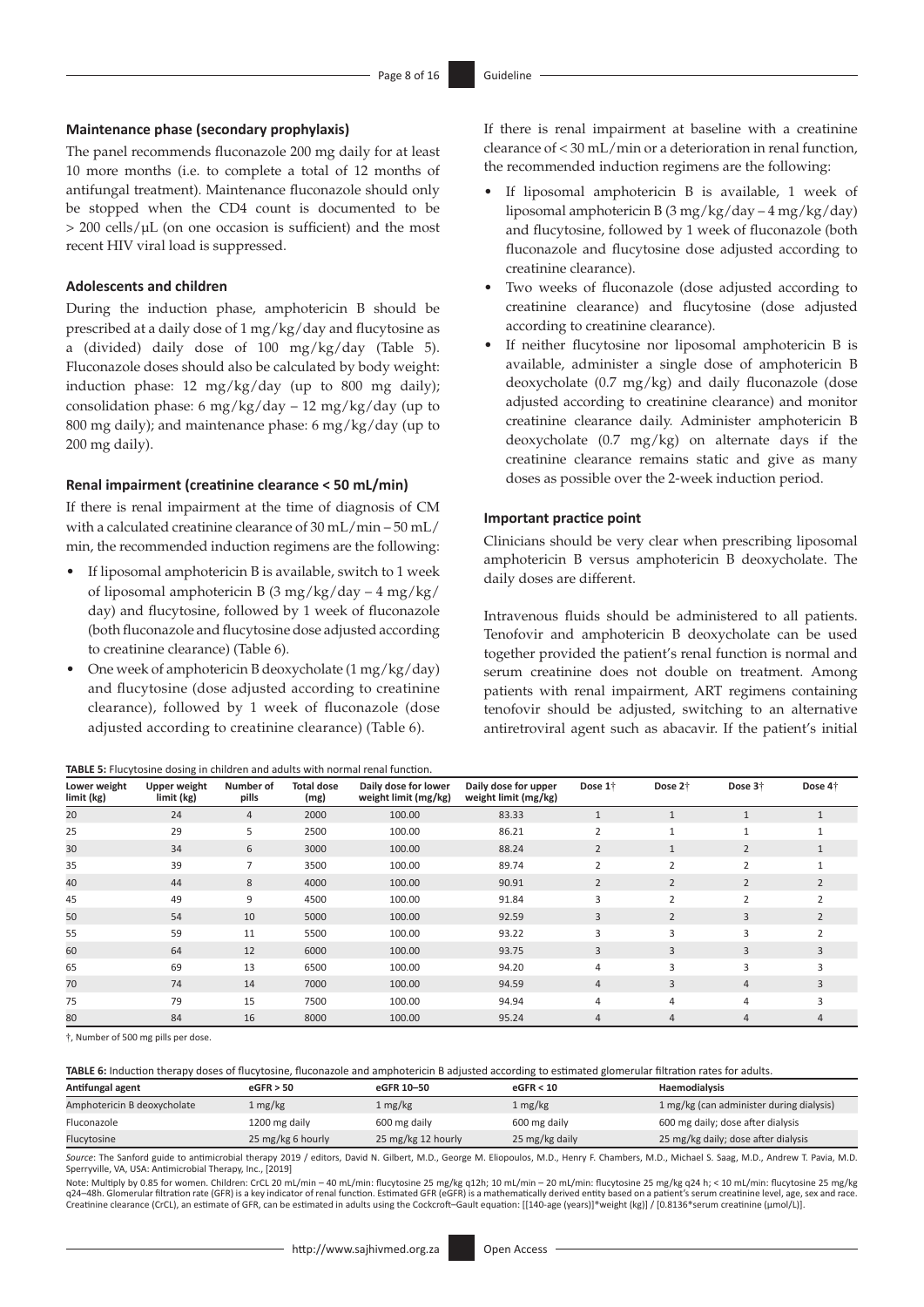reason for a reduced creatinine clearance was dehydration and this has been corrected with fluid administration, the patient can be switched back to amphotericin B deoxycholate at normal doses. Flucytosine has a short plasma half-life and is cleared unchanged via the kidneys. Flucytosine requires dose adjustment if there is renal impairment; where patients are dialysed, it should be given after dialysis (Table 6). Fluconazole monotherapy is not recommended except as a last resort. When used as monotherapy during induction, the fluconazole dose is 1200 mg daily with normal renal function. With a creatinine clearance of  $< 50$  mL/min, the induction dose of fluconazole should be reduced by 50% to 600 mg daily.

### **Management of other forms of disseminated cryptococcosis**

Cryptococcal fungaemia (i.e. a positive blood culture) should be managed as per CM. The treatment of cryptococcomas, pulmonary cryptococcosis and other forms of culture-confirmed disseminated cryptococcal disease is beyond the scope of this guideline. Readers are advised to consult the 2010 Infectious Diseases Society of America guideline.[25](#page-14-24)

#### **Patients on tuberculosis treatment**

The panel does not recommend a fluconazole dose increase among patients receiving rifampicin because the induction of fluconazole metabolism by rifampicin causes only moderate reductions in fluconazole exposure and because of the high doses of fluconazole that are now being recommended for induction and consolidation treatment.<sup>[8](#page-14-7)[,47](#page-15-20)</sup>

#### **Adjunctive corticosteroid therapy**

The expert panel advises against adjunctive corticosteroid therapy in the initial management of CM.<sup>9</sup> Refer to Recommendation 7 for the use of corticosteroids among patients with IRIS.

#### **Immunological failure on antiretroviral treatment**

If patients with priorly treated CM develop immunological failure on ART and their CD4 count drops below 200 cells/µL after secondary prophylaxis has been stopped, the panel advises restarting fluconazole at 200 mg daily. This may be considered for patients with priorly treated cryptococcal antigenaemia too. Refer to the Maintenance phase (secondary prophylaxis) for duration of treatment.

#### **Non-adherence to maintenance treatment**

Among patients who stop taking fluconazole maintenance prematurely and then return for care but are asymptomatic, the panel advises simply restarting fluconazole 200 mg daily and monitoring closely for recurrence of meningitis. Symptomatic patients should be fully investigated for CM. Community adherence support for ART and fluconazole should be arranged. Refer to the Maintenance phase (secondary prophylaxis) for duration of treatment.

#### **Analgesia**

Therapeutic LPs are the best form of 'analgesia' for headaches associated with raised intracranial pressure. Paracetamol can be used but not non-steroidal anti-inflammatory drugs (NSAIDs) because of the nephrotoxicity concerns with amphotericin B deoxycholate. Morphine may also be appropriate and is not contraindicated in the presence of raised intracranial pressure.

# **Recommendation 4: Amphotericin B and flucytosine toxicity prevention, monitoring and management**

**TABLE 7:** Summary of recommendation 4.

<span id="page-8-0"></span>

| Scenario                                                              | Sub-recommendations                                                                                                                                                                                                                                                                                                                                                                                                                                                                                                                                                                          |
|-----------------------------------------------------------------------|----------------------------------------------------------------------------------------------------------------------------------------------------------------------------------------------------------------------------------------------------------------------------------------------------------------------------------------------------------------------------------------------------------------------------------------------------------------------------------------------------------------------------------------------------------------------------------------------|
| Administration of<br>amphotericin B<br>deoxycholate†                  | • Amphotericin B powder should be reconstituted<br>in sterile water; inject the calculated volume<br>of reconstituted antifungal in water into<br>1 L of 5% dextrose water and administer<br>within 24 h<br>Amphotericin B can be administered via a<br>peripheral intravenous (IV) line if the solution<br>contains $\leq 0.1$ mg of amphotericin B per 1 mL of<br>5% dextrose water<br>• A test dose is unnecessary<br>The solution should be infused over at least 4 h                                                                                                                    |
| Administration of<br>flucytosine                                      | • Flucytosine is available as 500 mg tablets<br>• With normal renal function, the dose is 100 mg/<br>kg/day per os in four divided doses<br>• Therapeutic monitoring of serum levels is not<br>recommended at this dose                                                                                                                                                                                                                                                                                                                                                                      |
| Prevention of amphotericin<br>B deoxycholate-related<br>toxicities    | • Adults should be pre-hydrated with 1 L of<br>normal saline containing 1 ampoule of<br>potassium chloride (20 mmol) infused<br>over 2 h before the amphotericin B<br>infusiont<br>• Twice daily oral potassium and daily oral<br>magnesium supplementation should be<br>administered to adults<br>To minimise the risk of phlebitis, lines should be<br>$\bullet$<br>flushed with normal saline immediately after the<br>amphotericin B infusion is complete and the<br>infusion bag should not be left attached to the<br>intravenous administration set after the infusion<br>is complete |
| Prevention of flucytosine-<br>related toxicity                        | Drug accumulation and increased risk for<br>toxicity occurs with renal dysfunction. The<br>dose therefore needs to be carefully adjusted<br>according to the estimated glomerular<br>filtration rate                                                                                                                                                                                                                                                                                                                                                                                         |
| Monitoring of patients<br>receiving amphotericin B<br>and flucytosine | • Days 0, 3 and 7: creatinine and potassium (and<br>magnesium, if available)<br>• Days 0 and 7: full blood count (with a differential<br>count if available). Day 3: full blood count and<br>differential can be considered when flucytosine is<br>used, especially if baseline abnormalities exist.<br>Flucytosine may cause bone marrow suppression<br>but this is uncommonly observed with short<br>duration of use and the current suggested dosing<br>schedule<br>• Fluid input and output monitoring                                                                                   |
| Management of<br>amphotericin B-related<br>toxicities                 | • Refer to Recommendation 3 (baseline renal<br>impairment section)<br>• Febrile reactions can be treated with paracetamol<br>1 g 30 min before infusion (if severe,<br>hydrocortisone 25 mg IV can be given before<br>subsequent infusions)                                                                                                                                                                                                                                                                                                                                                  |
| Management of flucytosine-<br>related toxicities                      | • If grade 4 neutropenia or if any neutropenia-<br>related complications develop, reduce the<br>flucytosine dose and repeat a neutrophil<br>count immediately. If neutropenia is confirmed,<br>stop the flucytosine and switch to fluconazole.<br>If the patient was being treated with<br>amphotericin B and flucytosine, consider<br>a second week of amphotericin B deoxycholate<br>treatment.                                                                                                                                                                                            |

†, For adolescents and children, doses should be calculated by body weight; ‡, For children and adolescents, normal saline, with 1 ampoule of potassium chloride (20 mmol) added per litre of fluid, should be infused at 10 mL/kg – 15 mL/kg over 2–4 h (not more than 1 L) prior to amphotericin B administration. If saline is unavailable, then other parenteral rehydration solutions, for example, Darrow's solution or Ringer's lactate, that already contain potassium can be used.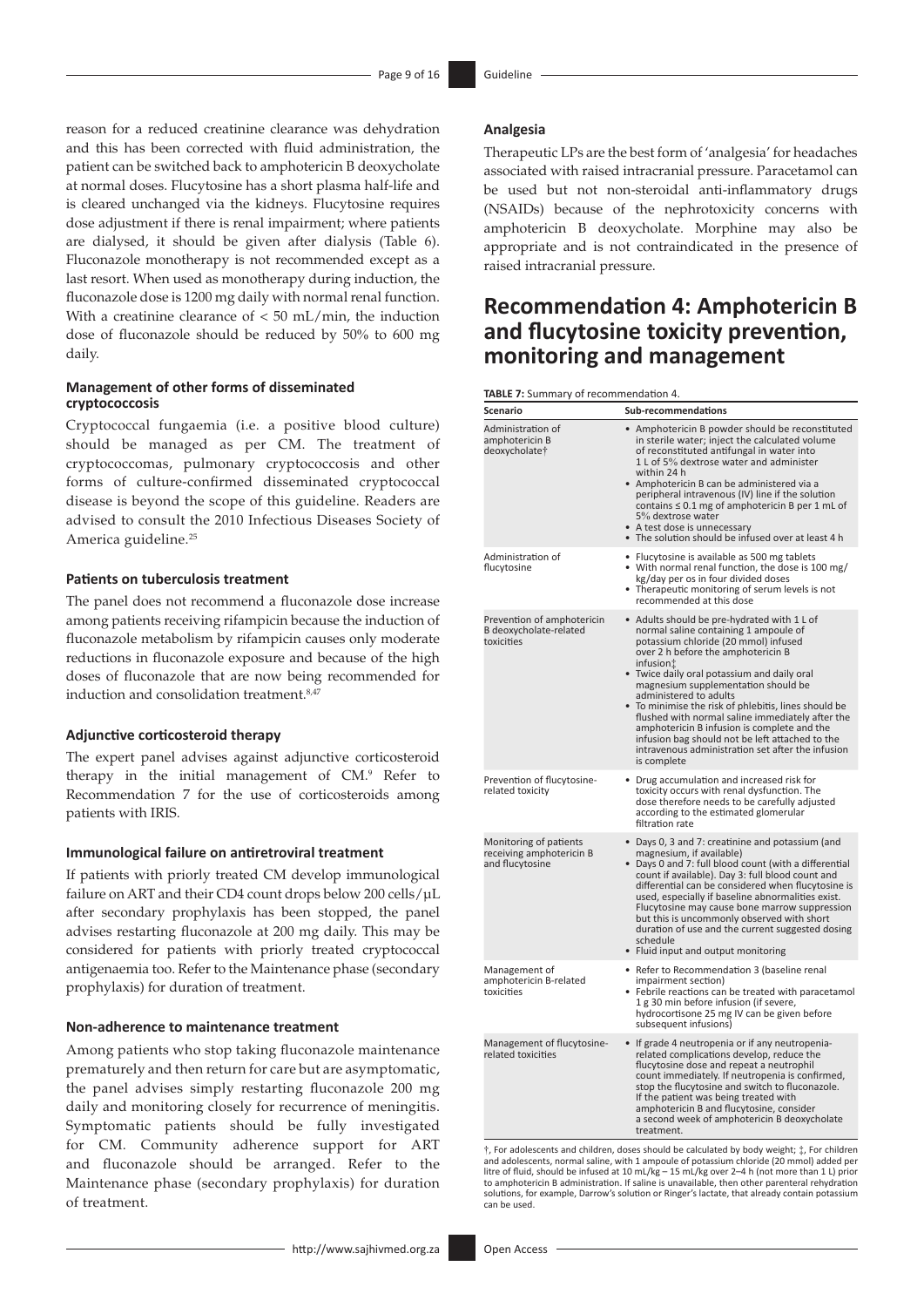# **Background**

#### **Amphotericin B deoxycholate-related toxicities**

<span id="page-9-0"></span>Major adverse effects of amphotericin B deoxycholate include acute kidney injury (AKI) (caused by renal vasoconstriction and acute tubular necrosis) usually in the second week of therapy, hypokalaemia, hypomagnesaemia, anaemia, febrile reactions and chemical phlebitis.[48](#page-15-21) Acute kidney injury and electrolyte abnormalities may be prevented by pre-hydration, by avoiding concurrent use of other nephrotoxins (e.g. NSAIDs and aminoglycosides) and by routine administration of potassium and magnesium supplements. Phlebitis is very common among patients receiving amphotericin B and increases the risk of localised cellulitis as well as sepsis. Anaemia commonly occurs among patients receiving amphotericin B and can be clinically significant particularly among those with a low baseline haemoglobin level. Decreases in haemoglobin of greater than 2 g/dL occurred in 50% – 71% of patients over 2 weeks' treatment in an individual-level analysis of data from several trials.[49](#page-15-22) It is important to also exclude other treatable causes of anaemia and consider transfusion among symptomatic patients. It should be noted that both the nephrotoxic effect of amphotericin B deoxycholate and the decrease in haemoglobin are less commonly observed when using the preferred regimen of 1-week amphotericin B combined with flucytosine compared to regimens using 2 weeks of amphotericin B (Table 7).[8](#page-14-7)

#### <span id="page-9-1"></span>**Flucytosine-related toxicities**

<span id="page-9-2"></span>Flucytosine is associated with bone marrow toxicity and resultant anaemia, neutropenia and thrombocytopenia. This was observed particularly in early studies when flucytosine was used at high doses for prolonged periods of time.<sup>50,[51](#page-15-24)[,52](#page-15-25)</sup> The reported prevalence of toxicity from recent trials, using lower doses for shorter periods, has been much lower. In the ACTA trial, the preferred regimen of 1-week amphotericin B combined with flucytosine 100 mg/kg/day was not associated with an increase in severe neutropenia compared to flucytosine-free regimens[.8](#page-14-7) The bioavailability of oral flucytosine was reduced among Thai patients with advanced HIV disease compared to the intravenous formulation, minimising toxicity but with no demonstrated difference in early fungicidal activity.<sup>[53](#page-15-26)</sup> For these reasons, therapeutic monitoring of serum levels is not recommended in the setting of HIV-related CM. Flucytosine plasma clearance is closely related to creatinine clearance and flucytosine thus accumulates with impaired renal function; this may lead to increased risk of toxicity. Close monitoring of renal function and appropriate dose adjustment according to estimated creatinine clearance are therefore essential[.54](#page-15-27)

# <span id="page-9-5"></span><span id="page-9-4"></span>**Detailed recommendations**

### **Administration**

<span id="page-9-6"></span>**Amphotericin B deoxycholate**: Amphotericin B deoxycholate powder (50 mg vials) should be refrigerated between 2 °C and 8 °C and protected from light.<sup>55</sup> The total daily dose of amphotericin B is calculated based on a dose of 1 mg/kg/day;

amphotericin B deoxycholate powder from each 50 mg vial should be aseptically reconstituted in 10 mL of sterile water. The calculated volume of the concentrate (i.e. reconstituted drug in sterile water) should be injected into a 1 L bag of 5% dextrose water and shaken to mix well. Amphotericin B deoxycholate should never be mixed with normal saline or half-normal saline as it will precipitate. Once mixed, the solution, containing  $\leq 0.1$  mg of amphotericin B per 1 mL of 5% dextrose water for infusion through a peripheral intravenous line, must be infused within 24 h of preparation, or else it should be discarded[.55](#page-15-28) A test dose is not recommended and protection of the solution from light with a brown bag is unnecessary[.55](#page-15-28) The line that is used for amphotericin B infusion should not be used to simultaneously administer other medications. The solution should be infused over 4 h or more (infusion  $\lt 4$  h can result in cardiac complications). Once the infusion is complete, the line should be flushed immediately with normal saline.

**Flucytosine**: Flucytosine (500 mg tablets) should be stored below 25 °C in a cool, dry area. With normal renal function, the total daily dose is 100 mg/kg/day given in four divided doses (i.e. every 6 h) per os (Table 5). Nausea and vomiting may occur and can be attenuated by administering flucytosine tablets individually during a 15-min window or by premedication with anti-emetics.

# **Prevention of toxicities**

#### **Amphotericin B deoxycholate**

<span id="page-9-3"></span>Patients should be pre-hydrated with 1 L of normal saline containing 1 ampoule of potassium chloride (20 mmol K+ per 10 mL ampoule) infused over 2 h before administration of amphotericin B deoxycholate. This reduces renal toxicity and hypokalaemia. Patients should be given 1200 mg potassium chloride orally twice daily (equivalent to 16 mmol of oral potassium, e.g. two Slow-K 600 mg tablets twice daily, 8 mmol K+ per tablet) and up to 1500 mg magnesium chloride orally daily (e.g. two Slow-Mag 535 mg tablets daily, 5.33 mmol Mg2+ per tablet, or two Ultimag tablets daily, 660 mg Mg2+ with zinc oxide 6 mg) for the duration of treatment with amphotericin B deoxycholate[.26](#page-14-25) Routine pre-emptive potassium supplementation should not be given to patients with preexisting renal impairment or hyperkalaemia. To minimise the risk of phlebitis, lines should be flushed with normal saline immediately after amphotericin B infusion is complete. The empty bag should not be left attached to the intravenous line. The intravenous line should be removed if the patient develops a fever after the infusion or at the first sign of redness or discomfort at the insertion site. Febrile reactions may occur; in order to prevent recurrence, the infusion should be administered at a slow rate over the first half hour while observing the patient closely and treatment such as paracetamol may be required.

#### **Flucytosine**

Renal function should be closely monitored especially when flucytosine is combined with amphotericin B deoxycholate.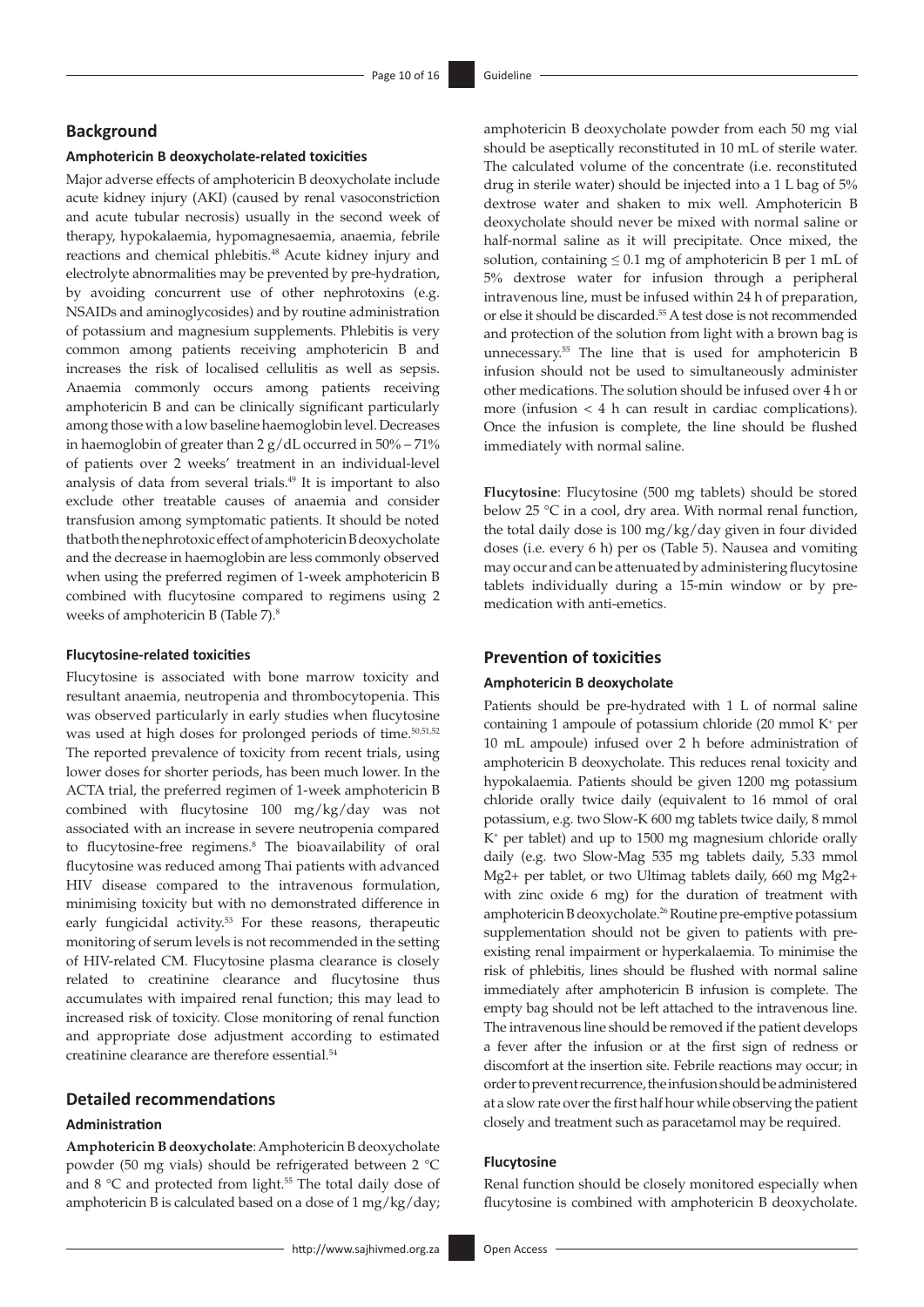The dose of flucytosine should be adjusted according to the estimated creatinine clearance in order to prevent accumulation and increased toxicity (Table 6).

# **Laboratory or clinical monitoring**

Recommendations depend on the induction regimen (Table 8).

#### **Amphotericin B deoxycholate**

At a minimum, baseline and twice weekly monitoring of serum creatinine/potassium and baseline and weekly monitoring of haemoglobin are recommended for the duration of amphotericin B deoxycholate treatment. Renal toxicity is more likely to develop in the second week of treatment in regimens where amphotericin B is used for 2 weeks. Fluid input and output should be carefully monitored. Chemical phlebitis is often complicated by infection at the intravenous line insertion site, which can result in bacteraemia<sup>56</sup>; the insertion site should be monitored by regular clinical examination and febrile patients with a suspected insertion site infection should be appropriately investigated and managed.

#### <span id="page-10-0"></span>**Flucytosine**

<span id="page-10-1"></span>Baseline grade 1 neutropenia (defined as an absolute neutrophil count ≤ 1000 cells/mm3 ) was documented among 12% of participants enrolled into the Cryptococcal Optimal ART Timing and Adjunctive Sertraline for the Treatment of HIV-Associated Cryptococcal Meningitis clinical trials where they received amphotericin B and fluconazole (plus sertraline in some patients)[.57](#page-15-30) Patients with baseline grade 1 neutropenia did not have a higher 30-day mortality compared to those without neutropenia. A baseline full blood/differential count should be done where available and the risk–benefit ratio of flucytosine therapy should be considered in the setting of baseline neutropenia. However, we strongly recommend the use of flucytosine even when there is baseline neutropenia because of the substantial mortality benefit over alternative regimens. Both amphotericin B and flucytosine are associated with anaemia and thus serum haemoglobin should be monitored. A full blood count should be done at least weekly. A baseline differential count should be done if available and be repeated with subsequent full blood counts. Creatinine clearance needs to be monitored in order to adjust flucytosine dose. This is particularly important where baseline renal function impairment exists or where flucytosine is administered with amphotericin B deoxycholate (Table 6).

#### **Fluconazole**

The panel recommends checking alanine transaminase (ALT) levels if symptoms of hepatitis or jaundice develop while patients are on fluconazole, but routine ALT monitoring is not indicated.

# **Management of toxicities**

### **Amphotericin B deoxycholate**

For significant hypokalaemia (serum  $K^+ < 3.3$  mmol/L), additional intravenous replacement is required: up to 2 ampoules of potassium chloride (20 mmol K+ per 10 mL ampoule) in 1 L of normal saline 8 hourly. Among those who develop hypokalaemia, serum potassium should be monitored daily until it is resolved. If hypokalaemia remains uncorrected, serum magnesium should be checked (if this test is available) and/or oral magnesium supplementation should be doubled. Intravenous magnesium sulphate may be considered for persistent hypokalaemia and hypomagnesaemia. If serum creatinine doubles from baseline, one dose of amphotericin B deoxycholate may be omitted and/or pre-hydration may be increased to 1 L of normal saline 8 hourly; serum creatinine should then be monitored daily. If serum creatinine improves, amphotericin B may be restarted at a dose of 0.7 mg/kg/day and/or alternate-day treatment could be considered. If creatinine remains elevated or repeatedly rises, liposomal amphotericin B should be substituted if available or amphotericin B deoxycholate should be stopped and an alternative regimen should be used (refer to Recommendation 3). If febrile reactions occur with amphotericin B, paracetamol 1 g may be given 30 min before infusion or, for severe reactions, hydrocortisone 25 mg IV can be administered before subsequent infusions.<sup>[22](#page-14-21)</sup>

|   | <b>TABLE 8:</b> Laboratory monitoring according to induction regimen used. |  |
|---|----------------------------------------------------------------------------|--|
| . |                                                                            |  |

| Induction regimen   | Week 1                                          | Week 2                                          | Laboratory monitoring                                                                                                  |
|---------------------|-------------------------------------------------|-------------------------------------------------|------------------------------------------------------------------------------------------------------------------------|
| Preferred           | Amphotericin B                                  | Fluconazole                                     | Day 0: Full blood count and differential, creatinine clearance, potassium, magnesium                                   |
|                     | $deoxycholate + 5-FC$                           |                                                 | Day 3: Full blood count (only if low baseline haemoglobin), creatinine clearance, potassium, magnesium                 |
|                     |                                                 |                                                 | Day 7: Full blood count and differential, creatinine clearance, potassium, magnesium                                   |
| Amphotericin B      | Fluconazole + 5-FC                              | Fluconazole + 5-FC                              | Day 0: Full blood count and differential, creatinine clearance                                                         |
| unavailable         |                                                 |                                                 | Day 3: Full blood count (if low baseline haemoglobin)                                                                  |
|                     |                                                 |                                                 | Day 7: Full blood count and differential                                                                               |
|                     |                                                 |                                                 | Day 10: Full blood count and differential (if any abnormalities previously)                                            |
|                     |                                                 |                                                 | Day 14: Full blood count and differential, creatinine clearance can be done more frequently if baseline is<br>abnormal |
| 5-FC is unavailable | Amphotericin B<br>deoxycholate +<br>fluconazole | Amphotericin B<br>deoxycholate +<br>fluconazole | Day 0: Creatinine clearance, potassium, magnesium, full blood count                                                    |
|                     |                                                 |                                                 | Day 3: Creatinine clearance, potassium, magnesium                                                                      |
|                     |                                                 |                                                 | Day 7: Creatinine clearance, potassium, magnesium, full blood count                                                    |
|                     |                                                 |                                                 | Day 10: Creatinine clearance, potassium, magnesium                                                                     |
|                     |                                                 |                                                 | Day 14: Creatinine clearance, potassium, magnesium, full blood count                                                   |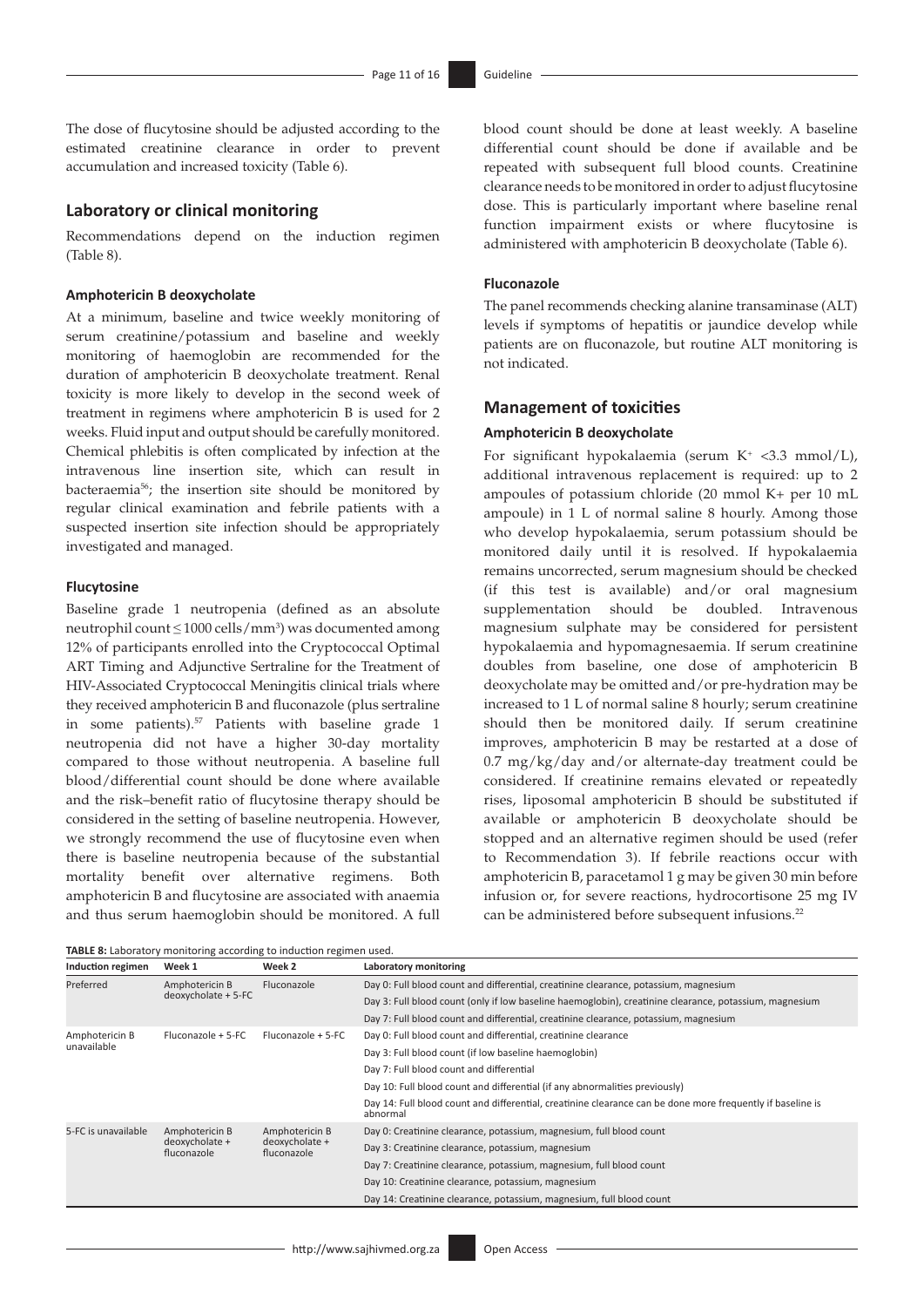#### **Flucytosine**

Bone marrow suppression is uncommon at the recommended induction flucytosine dose for 1 week only, especially if renal function is normal (dose adjustment is important in case of significant renal impairment). Other causes of a low neutrophil count should also be considered. However, if grade 4 neutropenia (< 400 cells/mm3 ) develops, then we recommend to reduce the flucytosine dose and repeat a neutrophil count as soon as possible. If the neutropenia is confirmed, then withhold flucytosine until counts recover. If the patient was on the preferred 1-week amphotericin B and flucytosine regimen, fluconazole may be added to amphotericin B, and extension of amphotericin B treatment to a second week should be considered.

# **Recommendation 5: Timing of antiretroviral therapy**

# **Detailed recommendations**

# **Cryptococcal meningitis**

The expert panel recommends commencing ART 4–6 weeks after the diagnosis of CM. The panel strongly advises that ART must not be delayed beyond 6 weeks after diagnosis, and most members of the panel advise that clinicians should aim to start exactly 4 weeks after diagnosis of CM. Although most patients with CM have advanced immunosuppression with very low CD4 counts, two randomised clinical trials conducted in sub-Saharan Africa have shown excess early mortality when ART was commenced while patients were still receiving induction phase treatment for CM[.22](#page-14-21),[58](#page-15-31) In the later trial conducted in Uganda and South Africa, patients who started ART 1–2 weeks after diagnosis of CM had a 15% higher mortality than those who deferred ART until 5–6 weeks.[59](#page-15-32) Another small trial showed possible excess IRIS in those patients who started ART early.<sup>[60](#page-15-33)</sup> The in-hospital stay associated with amphotericin B therapy should be used for pre-ART counselling, identification of a treatment supporter and early referral to an ART clinic. Clinicians should aim to set up an ART clinic appointment within a week of discharge from hospital to prevent delays in ART initiation beyond what is advised in this guideline. Patients initiated on ART should be counselled regarding the risk of development of IRIS. If a patient is referred to another facility for ART, the need for fluconazole consolidation or

<span id="page-11-2"></span><span id="page-11-1"></span>**TABLE 9:** Summary of recommendation 5. (Box 1).

| Scenario                                                     | Sub-recommendations                                                                                                                                                                                                                                                                                                                                                                                                                |
|--------------------------------------------------------------|------------------------------------------------------------------------------------------------------------------------------------------------------------------------------------------------------------------------------------------------------------------------------------------------------------------------------------------------------------------------------------------------------------------------------------|
| Following a first or relapse<br>episode of CM                | Start ART 4–6 weeks after diagnosis of CM. The panel<br>$\bullet$<br>strongly advises that ART must not be delayed beyond<br>6 weeks after diagnosis, and most members of the<br>panel advise that clinicians should aim to start exactly<br>4 weeks after diagnosis of CM<br>• No adjustment in first-line ART regimen is required for<br>patients who are ART-naïve (unless renal dysfunction<br>precludes the use of tenofovir) |
| Following a new diagnosis<br>of cryptococcal<br>antigenaemia | • If CM has been excluded, start ART immediately<br>• Asymptomatic CrAg-positive patients who decline<br>consent for LP or for whom LP is contraindicated<br>should start on ART after at least 2 weeks of<br>antifungal treatment                                                                                                                                                                                                 |

CM, cryptococcal meningitis; LP, lumbar puncture; ART, antiretroviral treatment.

maintenance therapy should be communicated. The expert panel recommends standard first-line ART regimens among patients with CM.<sup>[12](#page-14-11)</sup> If nephrotoxicity occurred on amphotericin B, the renal function should be checked before starting ART to ensure that it has improved (to a creatinine clearance of > 60 mL/min) before commencing tenofovir. The panel advises that, among patients who present with relapse of CM or a first CM episode after interrupting ART, ART should also be restarted after 4–6 weeks. One situation where ART may be delayed further is if a patient is still symptomatic with headaches at the visit when ART is about to be started. In such a situation, a LP should be repeated to measure pressure and for fungal culture to exclude persistent culture positivity. Antiretroviral treatment should be deferred and such patients may require further LPs or amphotericin B to ensure control of symptoms before starting ART (Table 9).

#### **Cryptococcal antigenaemia**

The panel advises starting ART immediately among ARTnaïve patients who are blood CrAg-positive on screening and have an LP that excludes CM (with a caveat that there is no evidence for this recommendation). Asymptomatic CrAgpositive patients who decline consent for LP or for whom LP is contraindicated should start ART after at least 2 weeks of antifungal treatment (Figure 1).

# **Recommendation 6: Management of raised intracranial pressure Background**

<span id="page-11-4"></span><span id="page-11-3"></span><span id="page-11-0"></span>Raised intracranial pressure occurs in up to 75% of patients with CM and results from physical obstruction of CSF outflow through the arachnoid villi/granulations resulting in build-up of CSF pressure[.61,](#page-15-34)[62](#page-15-35) Raised pressure may be present at the diagnosis of CM or develop while the patient is on treatment and may result in severe headaches, vomiting, confusion or depressed level of consciousness, ophthalmoplegia (particularly sixth cranial nerve palsies) and visual disturbance/loss. Clinicians need to consider raised intracranial pressure and manage appropriately if a patient exhibits these symptoms or signs at any stage of the management of CM. To alleviate raised pressure, therapeutic LPs are indicated. New-onset hypertension may be a sign of increased intracranial pressure (i.e. part of Cushing's triad) and should prompt an LP to measure opening pressure instead of anti-hypertensive medications

**BOX 1:** Summary of recommendation 6.

| Sub-recommendations                                                                                                                                                                   |  |  |
|---------------------------------------------------------------------------------------------------------------------------------------------------------------------------------------|--|--|
| Measure baseline opening pressure at the time of or shortly after the diagnosis<br>of CM using a manometer                                                                            |  |  |
| If opening pressure is $>$ 25 cm H, O (manometer reading), remove 10 mL – 30 mL<br><b>CSF</b>                                                                                         |  |  |
| Repeat LP whenever there are symptoms or signs of raised intracranial pressure<br>(headache, vomiting, drowsiness, confusion, sixth cranial nerve palsy, visual<br>disturbance, etc.) |  |  |
| Daily therapeutic LPs may be required                                                                                                                                                 |  |  |

CM, cryptococcal meningitis; CSF, cerebrospinal fluid; LP, lumbar puncture.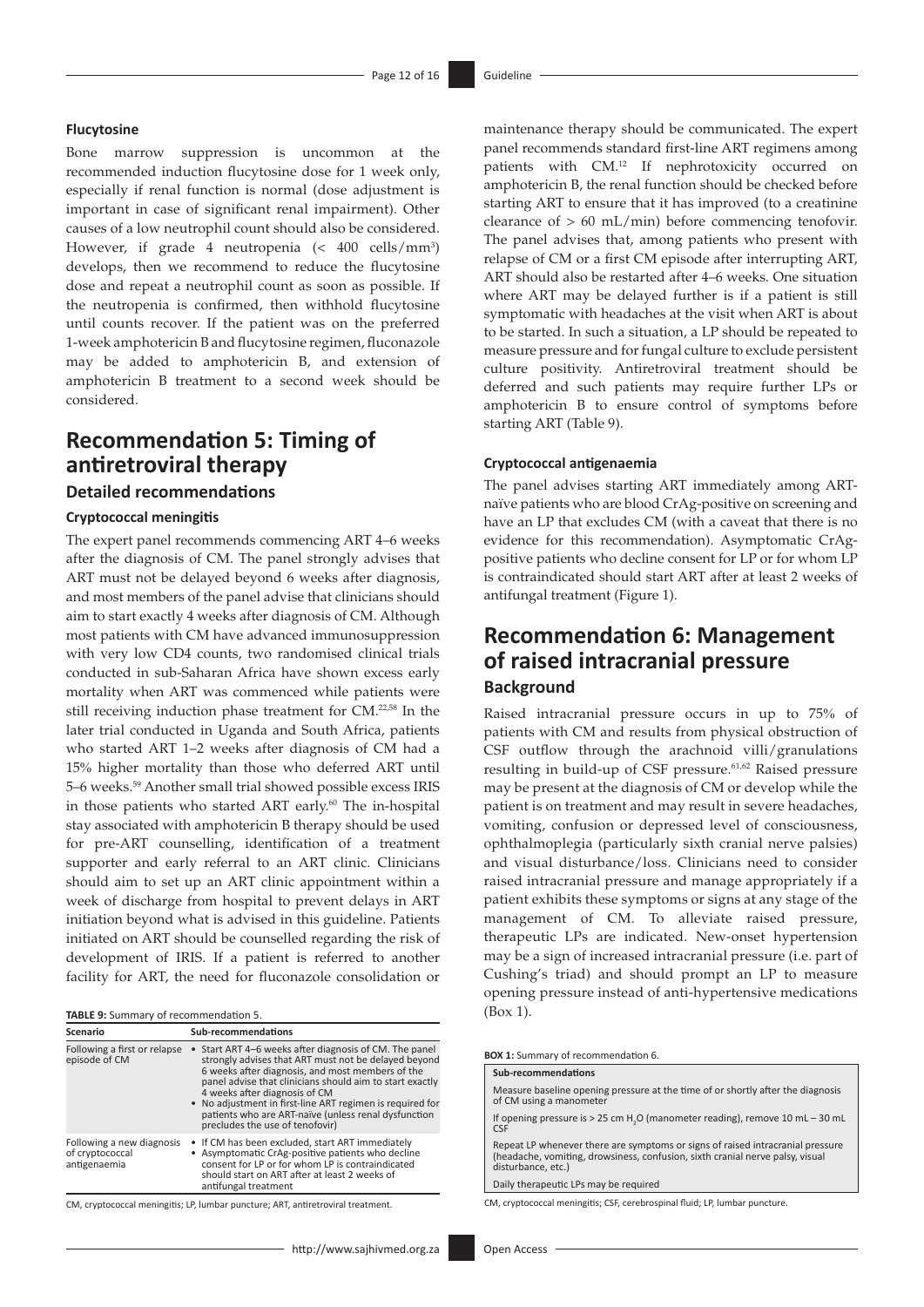# **Detailed recommendations**

#### **Measurement of opening pressure**

The panel agreed that it is a good practice to measure the CSF opening pressure whenever a diagnostic LP is performed. However, in practice, the opening pressure may not have been measured at the initial diagnostic LP. Thus, once the diagnosis of CM is made, an LP should be repeated to measure CSF opening pressure, particularly if the patient still has a headache (which is usually the case). The pressure should be measured using a manometer with the patient lying down and without excessive spinal flexion. Approximately 15% of patients with initially normal intracranial pressure will develop raised intracranial pressure during treatment; thus, all patients should be monitored daily for headache or signs of raised intracranial pressure that should prompt an LP.

#### **What to do if a manometer is unavailable?**

Manometers are not readily available in all centres or settings. In the absence of a manometer, the CSF pressure can be crudely estimated in various ways:

- Drop counting: obtaining ≥ 40 drops of free-flowing CSF in 60 s using a 22-gauge spinal needle suggests a high CSF pressure.[63](#page-15-36)
- <span id="page-12-0"></span>• An 'eyeball test': a powerful squirt of CSF from the LP needle suggests a high CSF pressure.
- Makeshift manometers from intravenous line sets can be used to estimate opening pressure in cm  $H_2O$  although these sets consistently under-estimate the opening pressure.[64](#page-15-37)

<span id="page-12-1"></span>The panel cautions that the above methods may be prone to under-estimating the actual CSF pressure based on a manometer reading.

# **Management of raised pressure**

If the opening pressure is raised (i.e. a manometer reading  $>$  25 cm H<sub>2</sub>O), then 10 mL – 30 mL CSF should be drained (to normalise pressure to  $<$  20 cm  $H_2O$  or decrease the pressure by at least 50% – based on repeat measurement of closing pressure). Then the need for pressure relief should be dictated by recurrence of symptoms of raised intracranial pressure. Patients may require daily LPs. Where a manometer is not available and there are clinical symptoms or signs of raised intracranial pressure, we advise performing an LP and removing 20 mL – 30 mL of CSF. A symptomatic improvement after the therapeutic LP would support the symptoms having been due to raised intracranial pressure (patients with raised intracranial pressure typically experience considerable relief of symptoms following a therapeutic LP). The patient should then be reviewed on subsequent days for ongoing symptoms and signs of raised intracranial pressure, which would indicate the need for further therapeutic LPs.

In rare cases, twice daily LPs are required for controlling raised intracranial pressure in patients with extremely high

opening pressures. Patients with persistent pressure symptoms and measured high opening pressures who fail to respond to daily LPs for more than 1 week may require lumbar drain insertion or shunting procedures. In such cases, neurosurgical consultation should be sought.

# **Recommendation 7: Management of relapse episodes of cryptococcal meningitis**

There are several possible reasons for recurrence of symptoms of meningitis among patients treated for CM. In certain cases, recurrence is caused by microbiological relapse (although this is very uncommon with good adherence to maintenance fluconazole). There are situations in which there is a recurrence of symptoms but CSF fungal cultures are negative. The causes are summarised in Table 10.

# **Initial assessment**

When a patient seeks care for a recurrent episode of meningitis, it is not always possible to immediately be sure what the aetiology is. The initial assessment should include:

- An evaluation of the patient's adherence to fluconazole consolidation and maintenance phase treatment (using self-reported and pharmacy refill data).
- An enquiry as to whether the patient has recently started ART to support a possible IRIS diagnosis.
- An LP to measure opening pressure, assess CSF inflammation and for a prolonged fungal culture (request

**TABLE 10:** Possible causes of recurrent symptoms and signs of meningitis in cryptococcal meningitis.

| Symptoms                     | Causes                                                                                                                                                                                                                                                                                                                                                                                                                                                                                                                               |
|------------------------------|--------------------------------------------------------------------------------------------------------------------------------------------------------------------------------------------------------------------------------------------------------------------------------------------------------------------------------------------------------------------------------------------------------------------------------------------------------------------------------------------------------------------------------------|
| <b>Attributable to CM</b>    |                                                                                                                                                                                                                                                                                                                                                                                                                                                                                                                                      |
| CM relapset                  | Possible causes of CM relapse (positive fungal culture)                                                                                                                                                                                                                                                                                                                                                                                                                                                                              |
|                              | Fungal:<br>• Inadequate induction therapy (e.g. suboptimal amphotericin<br>B deoxycholate administration because of toxicity)<br>• Non-adherence to fluconazole consolidation or maintenance<br>therapy<br>• Fluconazole resistance (uncommon if preferred induction<br>regimens are used)<br>• CNS cryptococcomas or gelatinous pseudocysts (requiring<br>prolonged induction therapy)<br>Immunological:<br>• ART not initiated 4–6 weeks after CM induction therapy<br>Immunological failure because of virological failure of ART |
| Paradoxical IRIS             | Features of IRIS (most cases have negative CSF fungal culture)                                                                                                                                                                                                                                                                                                                                                                                                                                                                       |
|                              | Occurs weeks to months after ART initiation<br>• Because of an inflammatory response directed at antigens of<br>non-viable fungus<br>• Associated with higher CSF white cell counts, compared to the<br>initial (culture positive) episode of CM<br>Frequently accompanied by raised intracranial pressure and<br>٠<br>can be associated with focal brain inflammation and/or mass<br>lesions                                                                                                                                        |
| Persistently<br>elevated ICP | Thought to be mediated by occlusion of arachnoid granulations<br>by fungi and fungal capsule; this does not necessarily imply CM<br>treatment failure.                                                                                                                                                                                                                                                                                                                                                                               |
| <b>Unrelated to CM</b>       |                                                                                                                                                                                                                                                                                                                                                                                                                                                                                                                                      |
| New diagnosis                | Possible causes:                                                                                                                                                                                                                                                                                                                                                                                                                                                                                                                     |
|                              | • Tuberculous meningitis<br>• Viral or bacterial meningitis<br>• Space-occupying lesion with cerebral oedema (e.g.<br>tuberculoma, CNS malignancy) or hydrocephalus<br>• Non-infective (e.g. tension headache)                                                                                                                                                                                                                                                                                                                       |

CM, cryptococcal meningitis; ART, antiretroviral treatment; IRIS, immune reconstitution inflammatory syndrome; CNS, central nervous system; ICP, intracranial pressure.

†, Relapse is defined as recurring clinical features of CM because of recurrent or ongoing *C. neoformans* growth in the CNS, diagnosed on positive CSF fungal culture.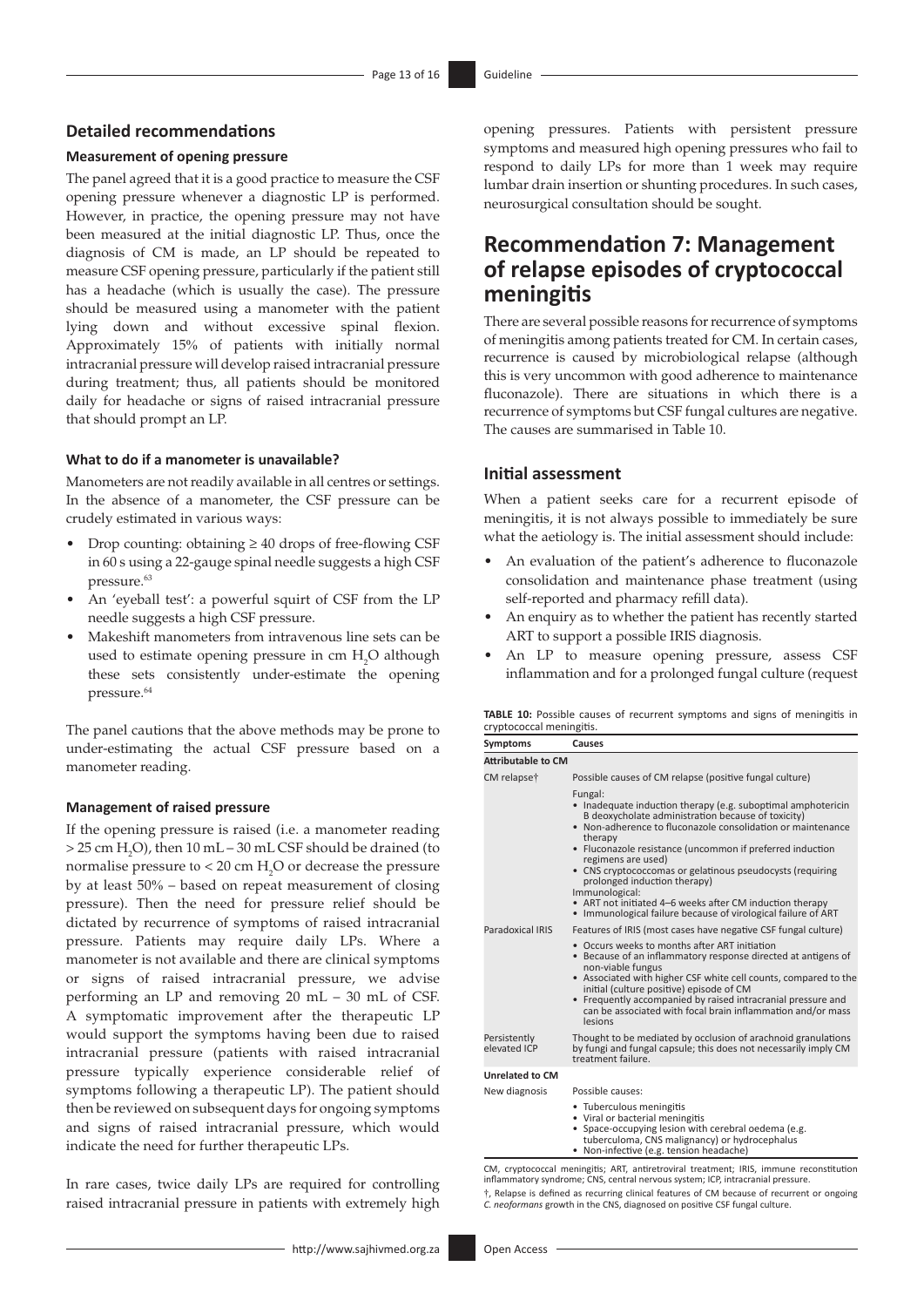14 days of incubation in the laboratory) on at least 3 mL – 5 mL of CSF. There is no role for India ink staining or CSF/blood CrAg assays in establishing the cause of recurrence as these tests may remain positive for months to years even in patients after successful treatment – refer to Recommendation 2.

If the CSF is culture-positive and non-adherence does not appear to be the cause, then fluconazole susceptibility testing should be considered. Susceptibility testing should be performed in an academic/reference laboratory. The panel recommends this when there has been at least one documented relapse despite reported good adherence (Recommendation 2).

If the cause of the recurrence is attributed to non-adherence, then the patient should be treated as for the first episode (Recommendation 3). The reasons for non-adherence should be explored and the patient should receive additional adherence counselling, preferably together with a treatment supporter. If the patient also interrupted ART, this should be re-initiated 4–6 weeks after induction antifungal treatment is re-started. Antiretroviral treatment may need to be adjusted if there is a concern that there has been virological failure.

Paradoxical cryptococcal IRIS occurs among patients treated for cryptococcal disease who start ART and develop a recurrence or worsening of clinical manifestations of cryptococcal disease. Immune reconstitution inflammatory syndrome is thought to be the result of an immunopathological reaction directed at residual fungal antigens at sites of disease.[40](#page-15-13) IRIS occurs on average 6 weeks after ART is commenced but delayed cases (> 1 year after ART initiation) have been described.<sup>41</sup> Cryptococcal meningitis IRISassociated mortality may be substantial.<sup>42</sup> The most frequent manifestation is recurrence of symptoms of meningitis often with raised intracranial pressure. Typically, the CSF fungal culture is negative at the time of IRIS presentation – IRIS represents an immunological reaction rather than a microbiological recurrence. However, in cases where induction therapy was recent (< 2 months), the CSF fungal culture may still be positive. Other cryptococcal IRIS manifestations include lymphadenitis and cryptococcomas[.40](#page-15-13)

In all patients with suspected paradoxical CM-IRIS, an LP should be performed to measure pressure and obtain a fungal culture incubated for up to 14 days. It is not possible to make a diagnosis of IRIS with certainty prior to excluding microbiological relapse on CSF fungal culture.

# **Suspected cryptococcal meningitis-immune reconstitution inflammatory with mild symptoms**

If the symptoms are mild, the panel recommends performing therapeutic LPs if there is raised intracranial pressure, providing analgesia and increasing the fluconazole dose to

1200 mg daily with regular review and follow-up of the CSF fungal culture result. If the CSF fungal culture is subsequently confirmed as negative, the dose of fluconazole can be reduced to what it was (800 mg or 200 mg daily depending on the timing of the CM-IRIS event).

# **Suspected cryptococcal meningitis-immune reconstitution inflammatory syndrome with severe symptoms or clinical deterioration**

If patients have severe symptoms or deteriorate with the approach above, the panel recommends treating with amphotericin B deoxycholate 1 mg/kg/day plus either flucytosine (100 mg/kg/day divided into four doses per day) or fluconazole 1200 mg daily until the CSF culture is confirmed as negative. If the CSF culture is still negative after 7 days' incubation, amphotericin B can be stopped. If the fungal culture is positive by 7 days, then amphotericin B should be continued for 14 days if it is given with fluconazole (if it is given with flucytosine, then 7 days is sufficient). Daily therapeutic LPs may be required if opening pressure is raised. A CT brain scan should be considered as mass lesions and cerebral oedema can occur with IRIS. Analgesia should be provided. Among patients with severe IRIS who do not respond to the above treatment, corticosteroids should be considered: prednisone 1 mg/kg/day or an equivalent dose of dexamethasone for up to 2 weeks or until clinical improvement occurs, tapered over 2–6 weeks. Longer treatment may be required depending on the symptom response. The panel recommends that corticosteroids preferably should be used among patients with IRIS who are documented to be CSF fungal culture-negative and when other aetiologies (including tuberculous meningitis [TBM] and neurotropic viral infections) are excluded. However, if there is life-threatening neurological deterioration, corticosteroids should be started immediately.

Among patients with meningitis caused by fluconazoleresistant *Cryptococcus*, subsequent management should be discussed with a medical practitioner experienced in the treatment of CM. Such patients should receive induction therapy with amphotericin B again. Consolidation and maintenance options will depend on the fluconazole MIC and may include high doses of fluconazole, voriconazole or posaconazole with or without weekly amphotericin B infusions.[25](#page-14-24)

Among patients with multiple relapses, it is important to document conversion of CSF from culture-positive to culturenegative before stopping amphotericin B and such cases should be discussed with a medical practitioner experienced in CM management and fluconazole susceptibility testing should be performed.

Distinguishing CM relapse or IRIS from TBM: Immunesuppressed HIV-seropositive adults are at high risk of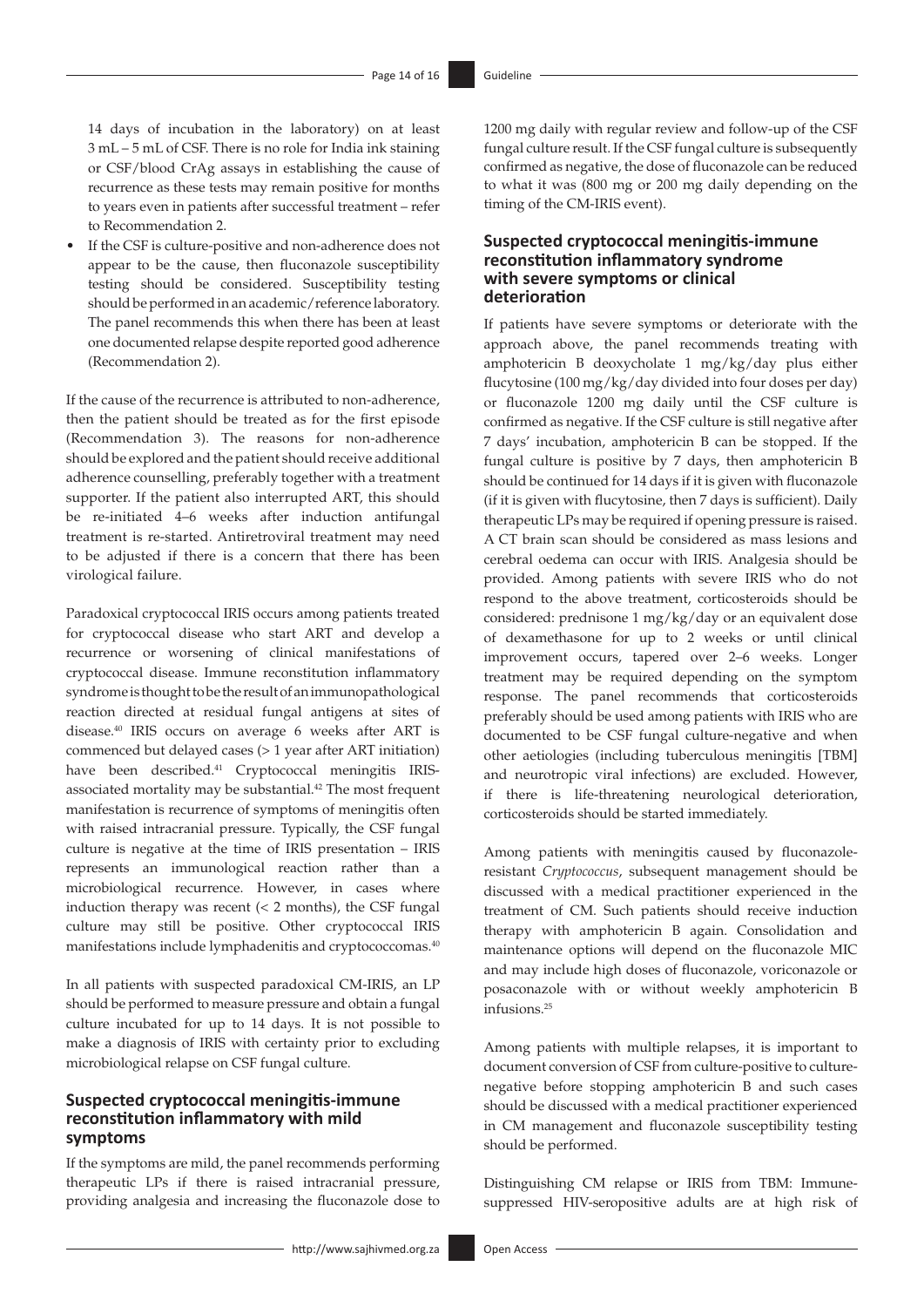<span id="page-14-27"></span><span id="page-14-26"></span>disseminated TB, including TBM. Cerebrospinal fluid cell profiles and protein levels in CM are similar to those seen in TBM[.65](#page-15-38) However, a positive CrAg test or fungal culture is diagnostic for CM, and concomitant TBM is then less likely.<sup>66</sup> All patients with CM relapse or cryptococcal IRIS should have diagnostic tests performed for concomitant TB with CSF and sputum GeneXpert Ultra assay, urinary lipoarabinomannan assay and chest radiograph (although pulmonary TB and cryptococcosis are difficult to distinguish radiologically).

# **Acknowledgements**

# **Competing interests**

The authors declare that they have no financial or personal relationships which may have inappropriately influenced them in writing this article.

#### **Authors' contributions**

N.P.G. and G.M. chaired the guideline panel. P.M., J.N., S.P., D.R. and D.W. drafted sections of the document. N.P.G. compiled the guideline document and worked on editing and reviewing with G.M. The rest of the authors listed contributed equally.

### **Ethical considerations**

This article followed all ethical standards for a research without direct contact with human or animal subjects.

#### **Funding information**

This research received no specific grant from any funding agency in the public, commercial, or not-for-profit sectors.

# **Data availability statement**

Data sharing is not applicable to this article as no new data were created or analysed in this study.

### **Disclaimer**

The views and opinions expressed in this article are those of the authors and do not necessarily reflect the official policy or position of any affiliated agency of the authors.

# **References**

- <span id="page-14-0"></span>Southern African HIV Clinicians Society. Guideline for the prevention, diagnosis and management of cryptococcal meningitis among HIV-infected persons: 2013 update. S Afr J HIV Med. 2013;14(2):a82. [https://doi.org/10.7196/](https://doi.org/10.7196/sajhivmed.930) [sajhivmed.930](https://doi.org/10.7196/sajhivmed.930).
- <span id="page-14-1"></span>[2.](#page-0-1) National Institute for Communicable Diseases. GERMS-SA annual report Johannesburg, South Africa [homepage on the Internet]. National Institute for Communicable Diseases; 2017 [cited 02 September 2019]. Available from: [http://](http://www.nicd.ac.za/publications/archives/) [www.nicd.ac.za/publications/archives/.](http://www.nicd.ac.za/publications/archives/)
- <span id="page-14-2"></span>[3.](#page-0-2) World Health Organization. Guidelines for managing advanced HIV disease and rapid initiation of antiretroviral therapy [homepage on the Internet]. Geneva, Switzerland; 2017 [cited 02 September 2019]. Available from: [https://www.who.](https://www.who.int/hiv/pub/guidelines/advanced-HIV-disease/en/) [int/hiv/pub/guidelines/advanced-HIV-disease/en/](https://www.who.int/hiv/pub/guidelines/advanced-HIV-disease/en/).
- <span id="page-14-3"></span>[4.](#page-0-3) World Health Organization. Guidelines for the diagnosis, prevention and management of cryptococcal disease in HIV-infected adults, adolescents and children [homepage on the Internet]. Geneva, Switzerland: World Health Organization; 2018 [cited 02 September 2019]. Available from: [https://www.](https://www.who.int/hiv/pub/guidelines/cryptococcal-disease/en/) [who.int/hiv/pub/guidelines/cryptococcal-disease/en/](https://www.who.int/hiv/pub/guidelines/cryptococcal-disease/en/)
- <span id="page-14-5"></span><span id="page-14-4"></span>[6.](#page-0-5) Govender NP, Glencross DK. National coverage of reflex cryptococcal antigen screening: A milestone achievement in the care of persons with advanced HIV disease. S Afr Med J. 2018;108(7):534–535. [https://doi.org/10.7196/SAMJ.2018.](https://doi.org/10.7196/SAMJ.2018.v108i7.13094) [v108i7.13094](https://doi.org/10.7196/SAMJ.2018.v108i7.13094)
- <span id="page-14-6"></span>[7.](#page-0-6) Larson BA, Rockers PC, Bonawitz R, et al. Screening HIV-infected patients with low CD4 counts for cryptococcal antigenemia prior to initiation of<br>antiretroviral therapy: Cost effectiveness of alternative screening strategies in<br>South Africa. PLoS One. 2016;11(7):e0158986. https://doi.org/10.1371 [pone.0158986](https://doi.org/10.1371/journal.pone.0158986)
- <span id="page-14-7"></span>[8.](#page-1-0) Molloy SF, Kanyama C, Heyderman RS, et al. Antifungal combinations for treatment of cryptococcal meningitis in Africa. N Engl J Med. 2018;378(11):1004– 1017. <https://doi.org/10.1056/NEJMoa1710922>
- <span id="page-14-8"></span>[9.](#page-1-1) Day J, Imran D, Ganiem AR, et al. CryptoDex: A randomised, double-blind, placebo-controlled phase III trial of adjunctive dexamethasone in HIV-infected adults with cryptococcal meningitis: Study protocol for a randomised control trial. Trials. 2014;15:441.<https://doi.org/10.1186/1745-6215-15-441>
- <span id="page-14-9"></span>[10.](#page-1-2) Govender NP, Meintjes G, Banoo S. Access to flucytosine for HIV-infected patients with cryptococcal meningitis – An urgent need. S Afr Med J. 2014;104(9):594– 595.<https://doi.org/10.7196/SAMJ.8713>
- <span id="page-14-10"></span>[11.](#page-1-3) National Department of Health. National consolidated guidelines for the prevention of mother-to-child transmission of HIV and the management of HIV in children, adolescents and adults [homepage on the Internet]. Pretoria, South Africa: National Department of Health; 2015 [cited 02 September 2019]. Available from: [http://www.health.gov.za/index.php/2014-03-17-09-09-38/policies-and-](http://www.health.gov.za/index.php/2014-03-17-09-09-38/policies-and-guidelines/category/230-2015p)[guidelines/category/230-2015p](http://www.health.gov.za/index.php/2014-03-17-09-09-38/policies-and-guidelines/category/230-2015p).
- <span id="page-14-11"></span>[12.](#page-1-3) National Department of Health. 2019 ART clinical guidelines for the management<br>of HIV in adults, pregnancy, adolescents, children, infants and neonates<br>[homepage on the Internet]. Pretoria, South Africa: National Depar Health; 2019 [cited 02 September 2019]. Available from: [http://www.health.gov.](http://www.health.gov.za/index.php/2014-03-17-09-09-38/policies-and-guidelines/) [za/index.php/2014-03-17-09-09-38/policies-and-guidelines/](http://www.health.gov.za/index.php/2014-03-17-09-09-38/policies-and-guidelines/).
- <span id="page-14-12"></span>[13.](#page-1-4) Ford N, Shubber Z, Jarvis JN, et al. CD4 cell count threshold for cryptococcal antigen screening of HIV-infected individuals: A systematic review and metaanalysis. Clin Infect Dis. 2018;66(suppl\_2):S152–S159. [https://doi.org/10.1093/](https://doi.org/10.1093/cid/cix1143) [cid/cix1143](https://doi.org/10.1093/cid/cix1143)
- <span id="page-14-13"></span>[14.](#page-2-0) Tugume L, Rhein J, Hullsiek KH, et al. HIV-associated cryptococcal meningitis occurring at relatively higher CD4 counts. J Infect Dis. 2019;219(6):877–883. <https://doi.org/10.1093/infdis/jiy602>
- <span id="page-14-14"></span>[15.](#page-2-1) Meiring ST, Quan VC, Cohen C, et al. A comparison of cases of paediatric-onset and adultonset cryptococcosis detected through population-based surveillance, 2005–2007. AIDS. 2012;26(18):2307–2314.<https://doi.org/10.1097/QAD.0b013e3283570567>
- <span id="page-14-15"></span>[16.](#page-2-2) Vallabhaneni S, Longley N, Smith M, et al. Implementation and operational research: Evaluation of a public-sector, provider-initiated cryptococcal antigen screening and treatment program, Western Cape, South Africa. J Acquir Immune Defic Syndr. 2016;72(2):e37–e42.<https://doi.org/10.1097/QAI.0000000000000976>
- <span id="page-14-16"></span>[17.](#page-2-3) Jarvis JN, Percival A, Bauman S, et al. Evaluation of a novel point-of-care cryptococcal antigen test on serum, plasma, and urine from patients with HIVassociated cryptococcal meningitis. Clin Infect Dis. 2011;53(10):1019–1023. <https://doi.org/10.1093/cid/cir613>
- <span id="page-14-17"></span>[18.](#page-2-4) Wake RM, Britz E, Sriruttan C, et al. High cryptococcal antigen titers in blood are predictive of subclinical cryptococcal meningitis among human immunodeficiency virus-infected patients. Clin Infect Dis. 2018;66(5):686–692. [https://doi.](https://doi.org/10.1093/cid/cix872) [org/10.1093/cid/cix872](https://doi.org/10.1093/cid/cix872)
- <span id="page-14-18"></span>[19.](#page-2-5) Meintjes G, Carmona S, Davies N, et al. Adult antiretroviral therapy guidelines 2017. S Afr J HIV Med. 2017;18(1):a776. [https://doi.org/10.4102/sajhivmed.](https://doi.org/10.4102/sajhivmed.v18i1.776) [v18i1.776](https://doi.org/10.4102/sajhivmed.v18i1.776)
- <span id="page-14-19"></span>[20.](#page-2-6) Rajasingham R, Wake RM, Beyene T, Katende A, Letang E, Boulware DR. Cryptococcal meningitis diagnostics and screening in the era of point-of-care laboratory testing. J Clin Microbiol. 2019;57(1),pii:e01238–18. [https://doi.](https://doi.org/10.1128/JCM.01238-18) [org/10.1128/JCM.01238-18](https://doi.org/10.1128/JCM.01238-18)
- <span id="page-14-20"></span>[21.](#page-2-7) Wake RM, Govender NP, Omar T, et al. Cryptococcal-related mortality despite fluconazole pre-emptive treatment in a cryptococcal antigen (CrAg) screen-andtreat programme. Clin Infect Dis. 2019;June 8,pii:ciz485. [https://doi.org/10.1093/](https://doi.org/10.1093/cid/ciz485) [cid/ciz485](https://doi.org/10.1093/cid/ciz485)
- <span id="page-14-21"></span>[22.](#page-2-8) Boulware DR, Meya DB, Muzoora C, et al. Timing of antiretroviral therapy after diagnosis of cryptococcal meningitis. N Engl J Med. 2014;370(26):2487–2498. <https://doi.org/10.1056/NEJMoa1312884>
- <span id="page-14-22"></span>[23.](#page-2-9) Rhein J, Hullsiek KH, Evans EE, et al. Detrimental outcomes of unmasking cryptococcal meningitis with recent ART initiation. Open Forum Infect Dis. 2018;5(8):ofy122.<https://doi.org/10.1093/ofid/ofy122>
- <span id="page-14-23"></span>[24.](#page-3-0) Bright PD, Lupiya D, van Oosterhout JJ, Chen A, Harrison TS, Chan AK. The treatment of a pregnant HIV positive patient with cryptococcal meningitis in Malawi. Case report and review of treatment options. Med Mycol Case Rep. 2018;19:9–12. <https://doi.org/10.1016/j.mmcr.2017.10.002>
- <span id="page-14-24"></span>[25.](#page-3-1) Perfect JR, Dismukes WE, Dromer F, et al. Clinical practice guidelines for the management of cryptococcal disease: 2010 update by the infectious diseases society of america. Clin Infect Dis. 2010;50(3):291–322. [https://doi.](https://doi.org/10.1086/649858) [org/10.1086/649858](https://doi.org/10.1086/649858)
- <span id="page-14-25"></span>[26.](#page-4-0) University of Cape Town. South African Medicines Formulary (12th edn). Health and Medical Publishing Group, Pretoria, 2016.